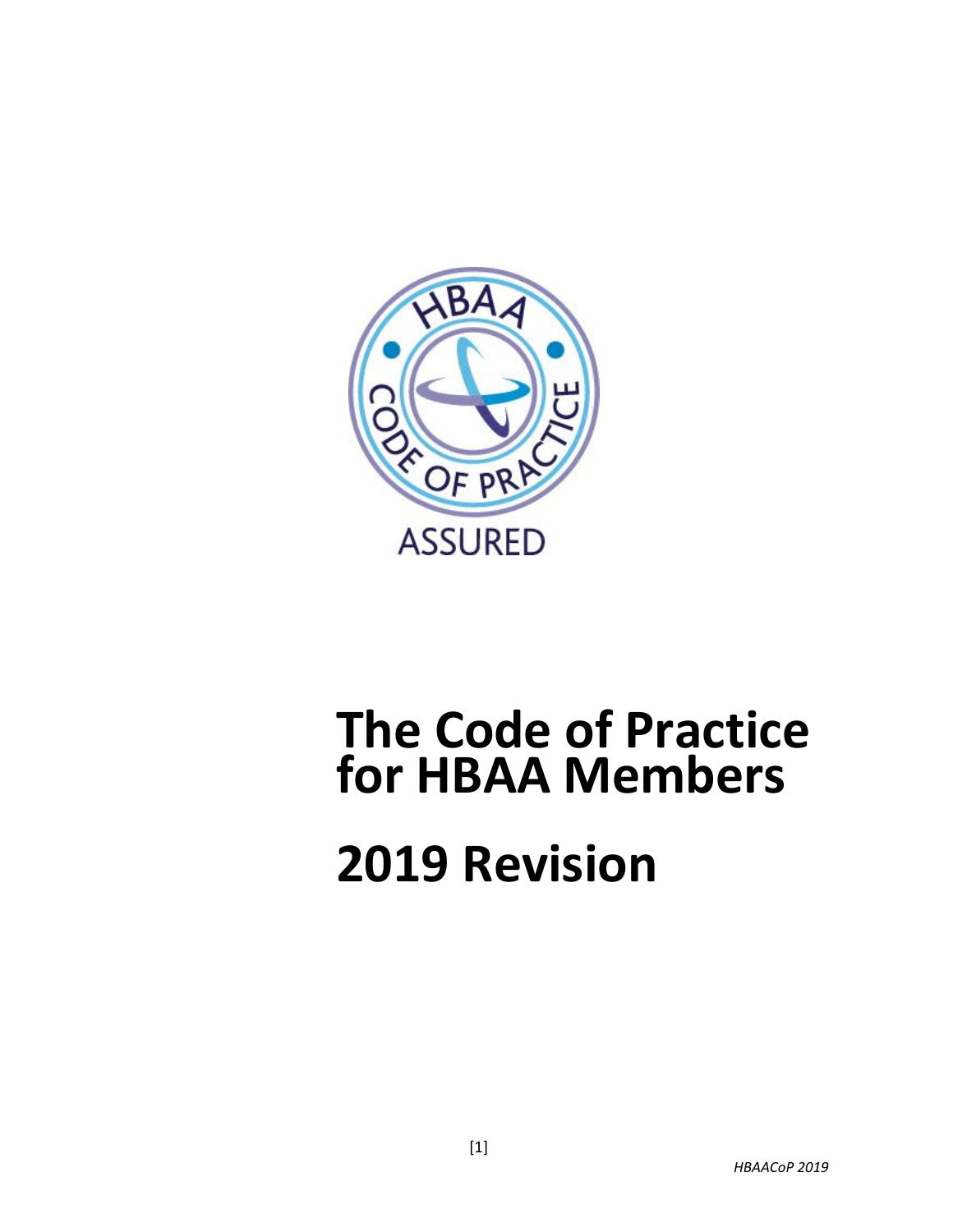PLEASE NOTE: The provision of this suggested framework does NOT constitute the provision of legal or commercial advice by HBAA to any parties accessing this document AND it is a condition of the grant of access to this framework that all parties will seek independent legal advice from their legal advisers in respect of its user or otherwise.

In consideration of you complying with the following license terms, HBAA grants you a non-exclusive, royalty-free license to use this document ("Document") for your internal business purposes only and SUBJECT ALWAYS to the following conditions:

- 1. you shall not reproduce, duplicate, sub-license or otherwise use or exploit this Document (or any part of it) in any commercial manner other than as specifically permitted under this license;
- 2. you shall not delete any author attributions or legal notices (including but not limited to copyright notices) from the Document;
- 3. you acknowledge and agree that the Document is made available to you on an "as is" basis and that neither HBAA nor any contributors to this Document make any (and expressly exclude all) conditions, representations or warranties, express or implied, whether by statute, common law or otherwise, to the greatest extent permitted by law;
- 4. HBAA's status (and that of any identified contributors) as the authors of the Document must always be acknowledged;
- 5. you shall not use the Document (or any part of it) in any way that is unlawful or prejudicial to the commercial interests or reputation of HBAA (or any other identified contributors to the Document).

If you fail to comply with the above terms, this license shall immediately terminate without notice to you and you shall immediately stop using this Document (or any part of it).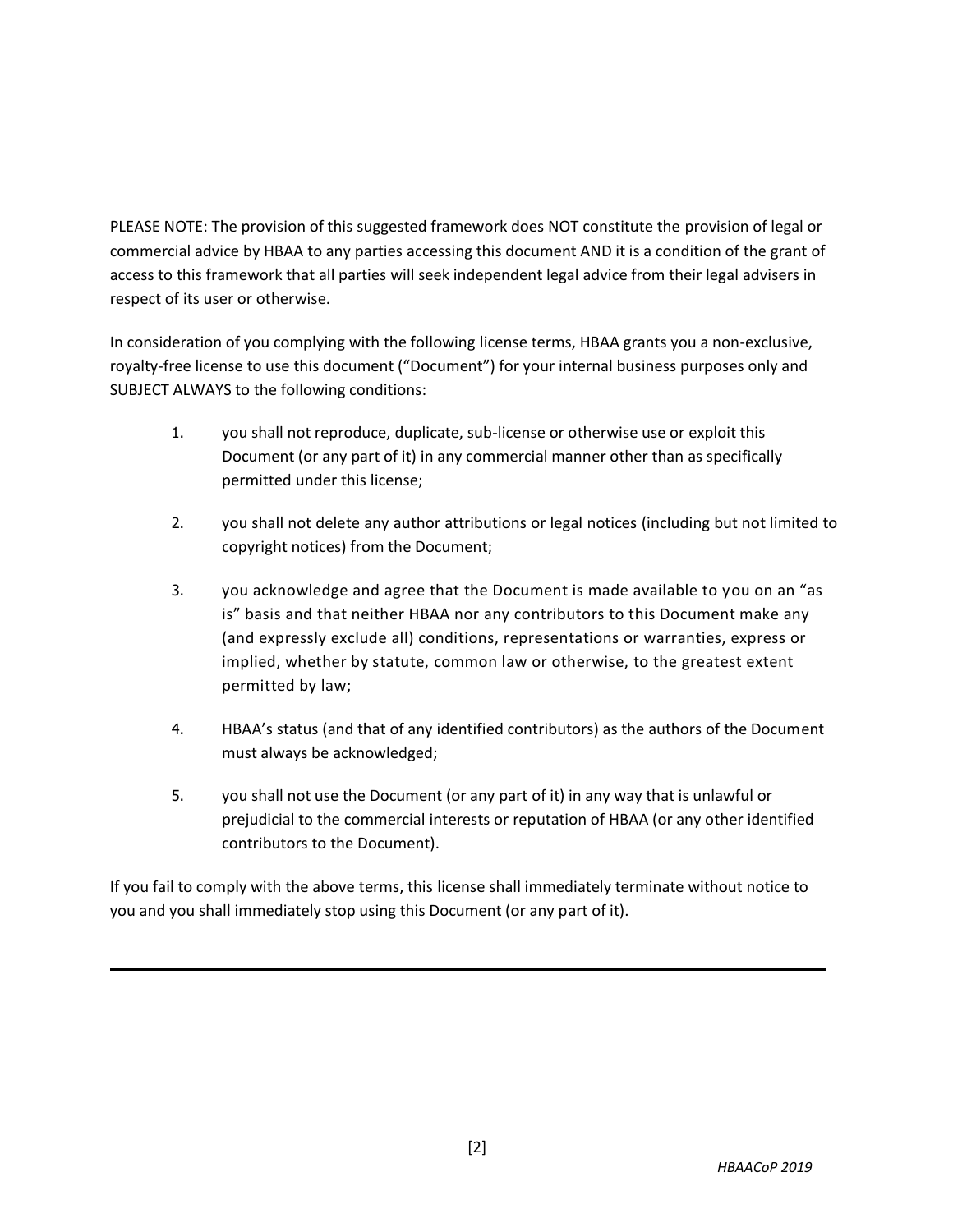#### **A: The Association**

- **1. Introduction to HBAA**
- **2. Governance**
- **3. Conditions of Membership**

#### **B: The Code of Practice**

- **4. Obligations of Members**
- **5. Enquiry Process and Options Policies**
- **6. Whose Client is it?**
- **7. Billback, Credit and Handling Client Funds**
- **8. Breach of the Code of Practice**
- **Appendix A Enquiry Handling – Best Practice Guidance**
- **9**. **Reference Documents: available to download from the HBAA website**
	- **A**: Working agreements [between Agency Members & Venue Members](http://www.hbaa.org.uk/content/code-practice-2017-ref-doc-working-agreements-between-hbaa-agency-members-and-venue-members)
	- **B:** [Recommended Agreement for the Serviced Apartment sector](http://www.hbaa.org.uk/content/code-practice-2017-ref-doc-b-hbaa-agreement-between-agents-apartment-property-partners)<br>**C**: Letter of Authority
	- [Letter of Authority](http://www.hbaa.org.uk/content/code-practice-2017-ref-doc-c-letter-authority)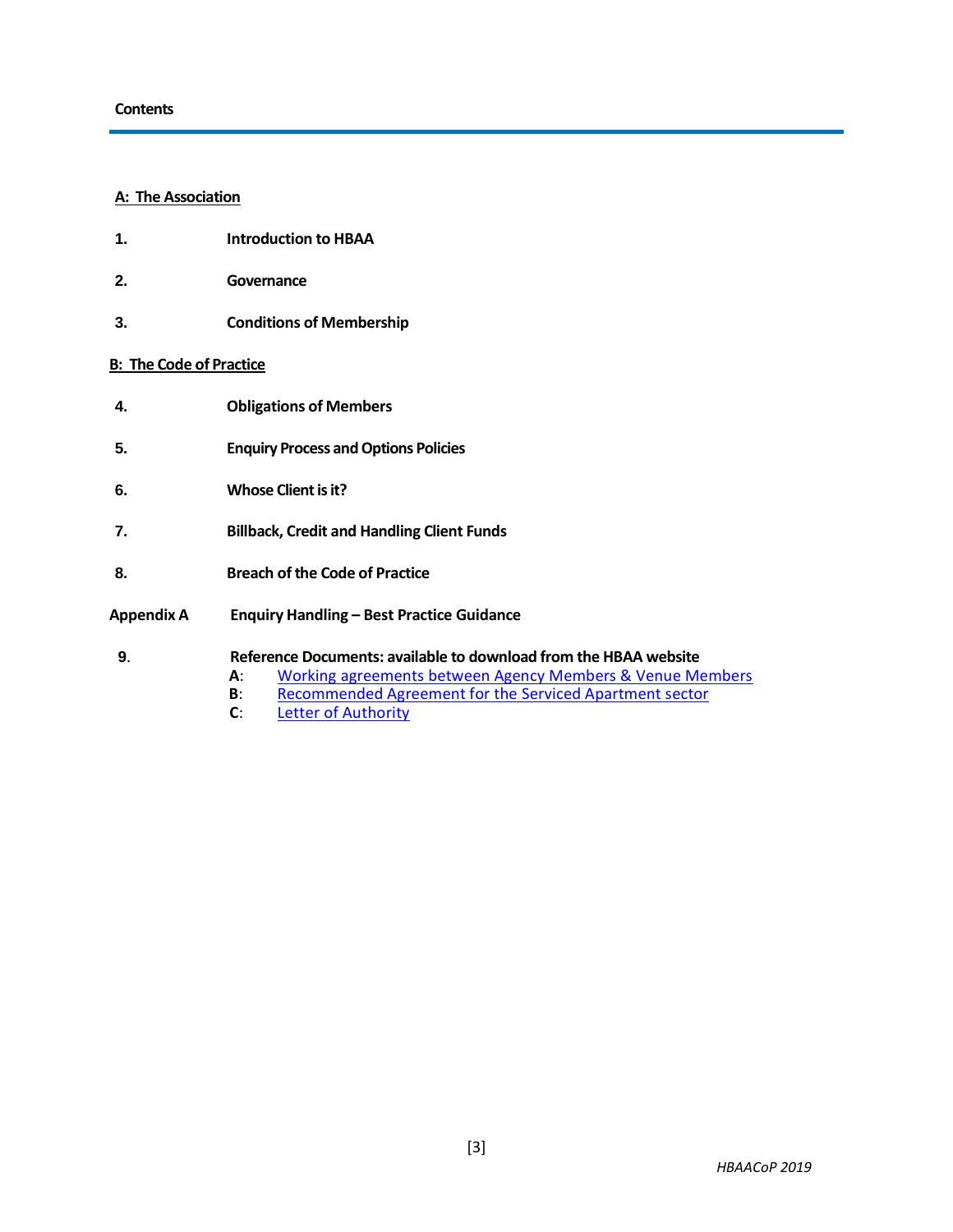#### **A: The Association**

#### **1. Introduction**

The Hotel Booking Agents Association, now known as HBAA, was formed in 1997. Its original membership was made up of independent, well established agencies that specialise in making accommodation, meetings and/or events reservations as their core business.

The Association was formed as a united forum to address common issues and to promote improved standards in product and service delivery by suppliers - the hotel and venue industry - to the agents' clients.

The Association has evolved to encompass a full cross section of the industry, including agencies specialising in events and the meeting and events divisions of travel management companies as wellas a complete range of venue suppliers: hotels, conference centres, unusual venues, and apartment providers. All members remain specialists in their fields of arranging and providing accommodation, meetings and event bookings for corporate and public sector clients.

#### **HBAA Vision**

- **■** Leading the business accommodation and MICE industry through a recognised and collaborative voice
- **•** Championing our members and the industry through a universal code of practice
- **•** Creating opportunities and sustainable partnerships through our network and reach
- Providing a membership engagement platform which promotes and delivers networking, training and events
- Shaping the future of the industry through an agile and diverse membership with a commitment to talent development
- Advocating wellbeing and mental health awareness for people and business
- Giving back raising funds and the profiles of our charity partners
- Safeguarding our membership through endorsing ethical business practices.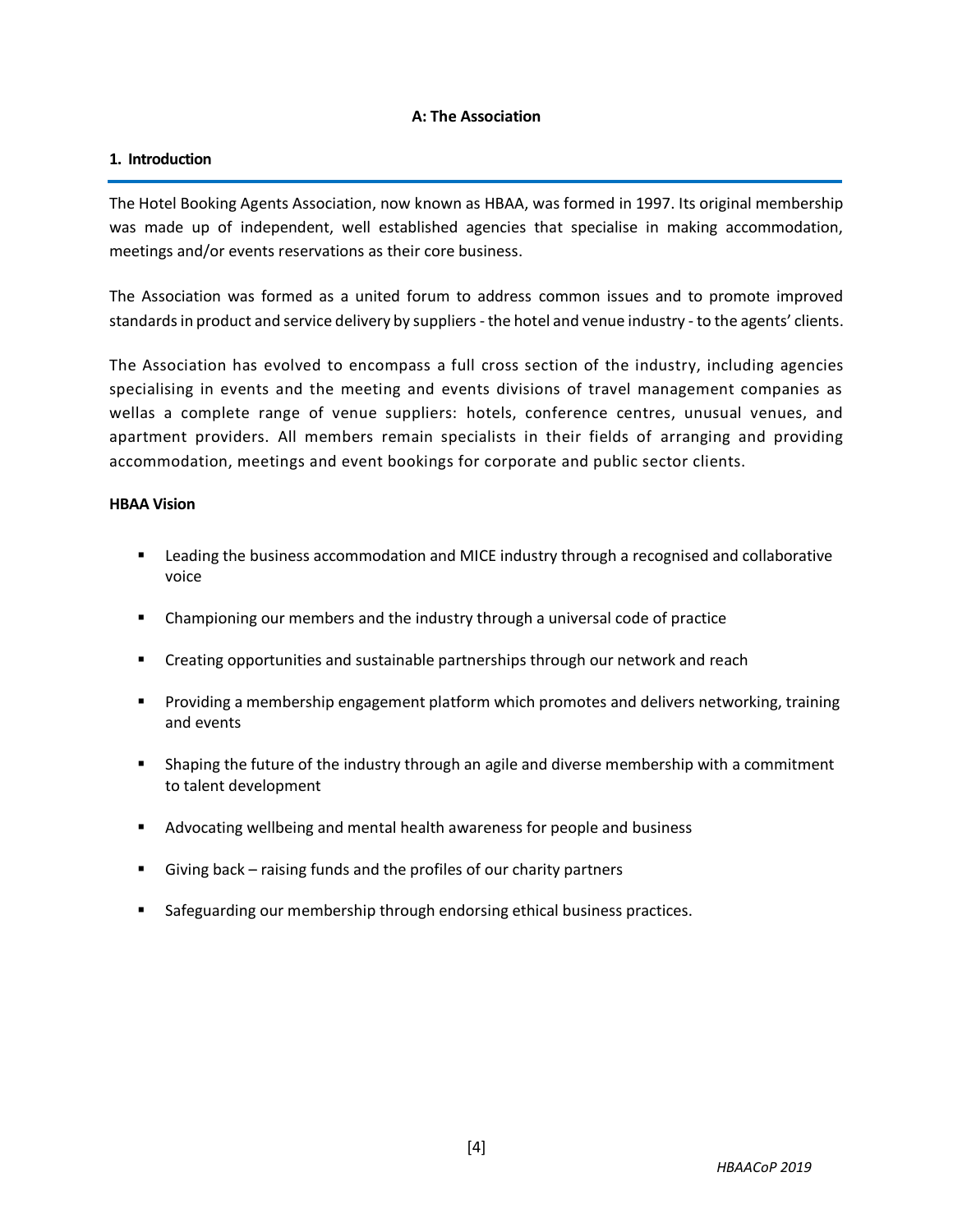#### **2. Governance**

HBAA is a company limited by guarantee and so does not have a share capital. This means that rather than owning a share, each member is entitled to a membership in the company.

Under the articles of association, each member of the company accepts a limited liability of £1.00 in the event of the company being wound up or dissolved. All members carry the same rights and privileges as set out in the articles of association of the Company including the right to attend the AGM. The only exception to this is for Agency Members, who are the only members who have the right to vote on any resolution of the company.

The affairs of the association are overseen by the board of directors and the executive committee. Sub-committees and working parties may be formed from time to time.

Board of Directors: The board consists of three or more officers of the association who ideally commit to serving three years on the board and includes those taking the roles of Chairman and Treasurer.

The board is responsible for the legal governance of the association

The Association Chairman is an Agency Member elected by members of the board. It is preferable that the association chairman serves a year on the board prior to taking the chair. During that time he/she may or may not chair a sub-committee.

The Treasurer is elected from amongst the Agency Members.

The Executive Committee is responsible for determining and delivering the strategic objectives of the association and is chaired by the association chairman. It is made up of the board, the venue member chairman, the venue member vice chairman, plus all sub-committee chairmen. Additional members may be co-opted on from time to time by a majority vote of the executive committee.

The Venue Member Chairman is a Venue Member elected by members of the board. It is preferable that the venue member chairman serves a year as vice chair or takes a role on the executive committee prior to taking the chair. During that time, he/she may or may not chair a sub-committee. The venue chairman is entitled to serve for another year on the executive committee immediately following him/her ceasing to be the venue member chairman, as the immediate past venue member chair.

Sub-committee Chairs are elected from the membership and may be led by an Agency Member or a Venue Member according to the responsibility of that sub-committee.

Sub-committee Members are selected by their chairs from voluntary members.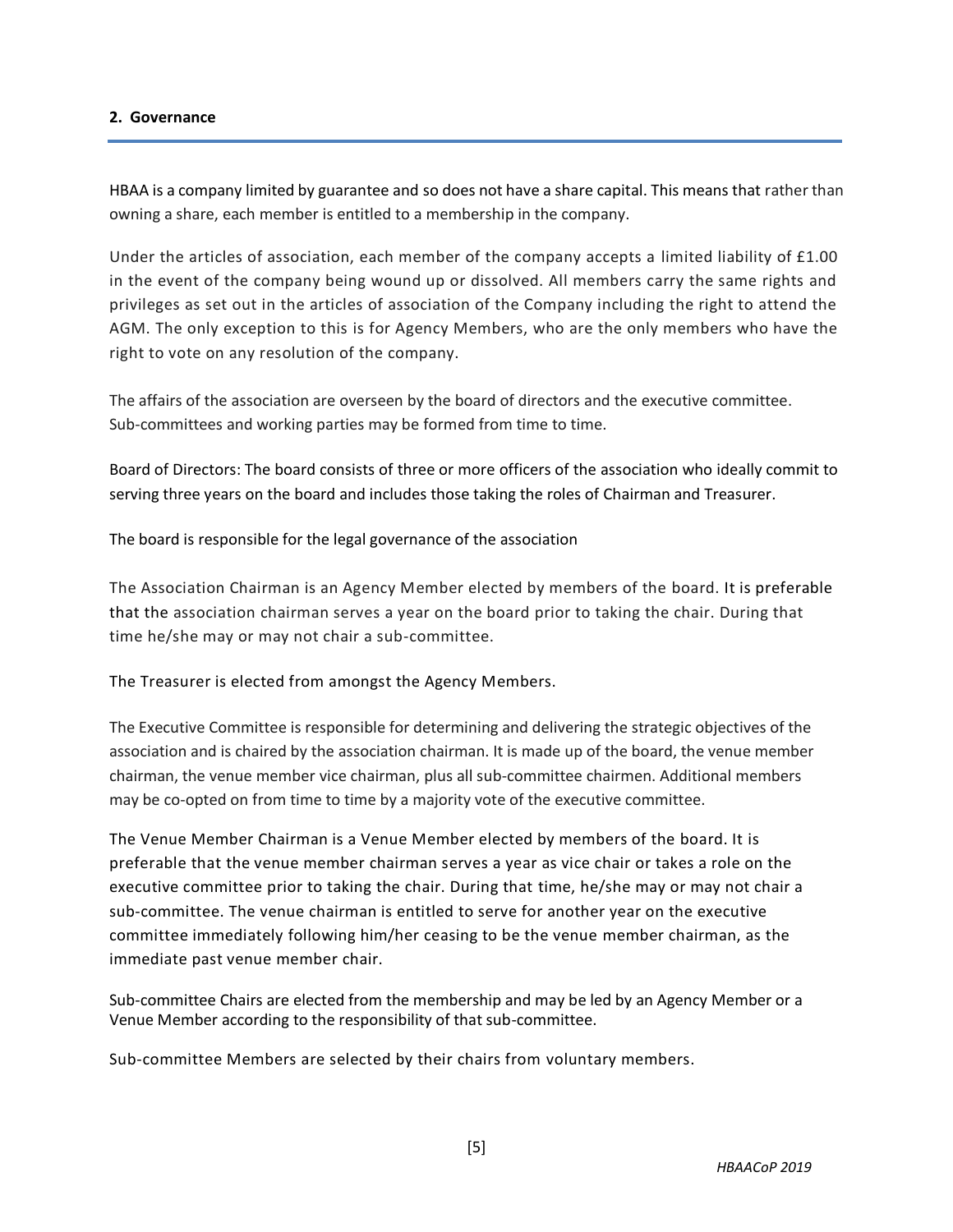#### **3**. **Conditions of Membership**

This section contains conditions of membership that are to be observed by both the Agency Members and Venue Members.

- 3.1 As an HBAA member, you are accepting the terms and conditions of the Code of Practice as a Condition of Membership.
- 3.2 All members will pay the annual membership fee within the requested time frame, which from time to time may change. A late payment interest charge of 5% over the Bank of England base rate will be applicable.
- 3.3 Members must give written notice to the HBAA Executive Office of the member's intention to resign from the HBAA at least 28 days prior to the automatic annual membership renewal at the end of the membership year. There will be no entitlement to any refund of fees paid.
- 3.4 Members are to advise the HBAA Executive Office of key contacts within their organisation who will be available to resolve issues raised with their respective organisations, and both a contact email address and a contact postal address at which notices can be served. The HBAA Executive Office will review this contact list regularly. Any changes to the primary and secondary member contact details shown on the HBAA website should be made by the member using the member profile tool.
- 3.5 HBAA members carry an assurance of quality for their Clients and it is recommended that the HBAA logo is used on all appropriate promotional material and members' own websites, in accordance with HBAA brand guidelines.
- 3.6 Only members holding a valid certificate of membership are entitled to use HBAA logos and to reference the association on printed and digital collateral, including social media channels.
- 3.7 HBAA logos must be removed within 7 days of cessation of membership. Any inappropriate use of HBAA logos should be reported to the HBAA Executive Office.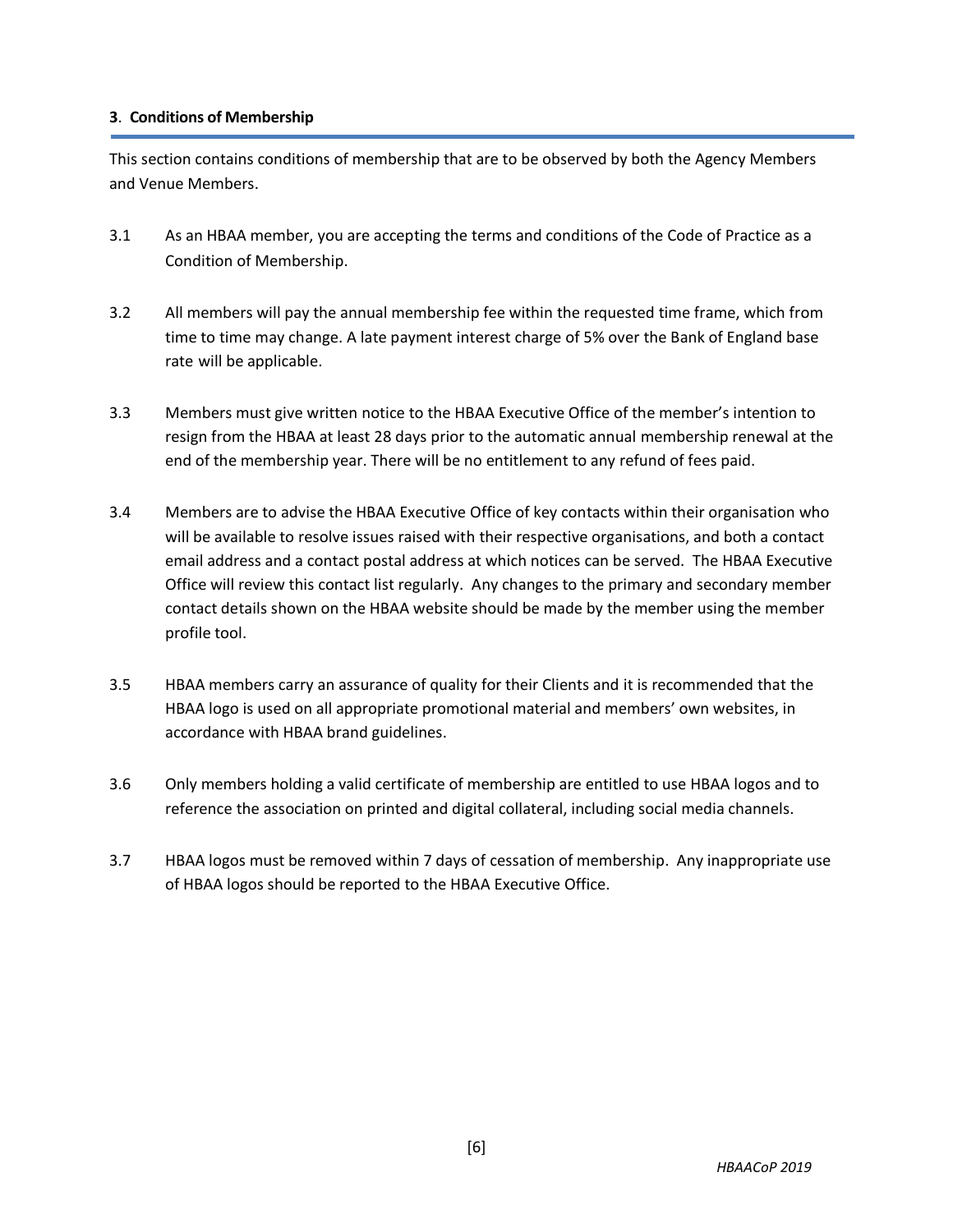#### **B. The Code of Practice for HBAA Members ("The Code of Practice")**

It is the intention that the HBAA be made up of Agency Members and Venue Members who operate within the accommodation, meetings and events supply profession, and who wish to improve standards and service delivery within the sector.

This document, the Code of Practice, sets out the principles by which HBAA Agency and Venue Members shall operate and sets out in general terms, the standards and duties that it is reasonable to expect both agencies and venues to observe.

The document can be used as a point of reference when dealing with potential breaches of the Code of Practice by any member; this is intended to protect the profession, individual practitioners, and their clients.

#### **The Scope of the Code of Practice**

- 1. The protection and guidance offered by the Code of Practice applies only to HBAA Agency and Venue Members.
- 2. The code has been drawn up to provide the minimum standards to be maintained by all Agency Members and Venue Members and applies to all business transacted between members, and equally to both accommodation and to meetings and events.
- 3. All Agency Members and Venue Members shall observe the Code of Practice in so far as it applies to their business, with all members demonstrating a mutual understanding and respect.
- 4. Agency Members and Venue Members are required to sign up to the Code of Practice to confirm their acceptance of the terms and conditions of the Code of Practice as a condition of membership.
- 5. The HBAA may issue changes to the Code of Practice from time to time.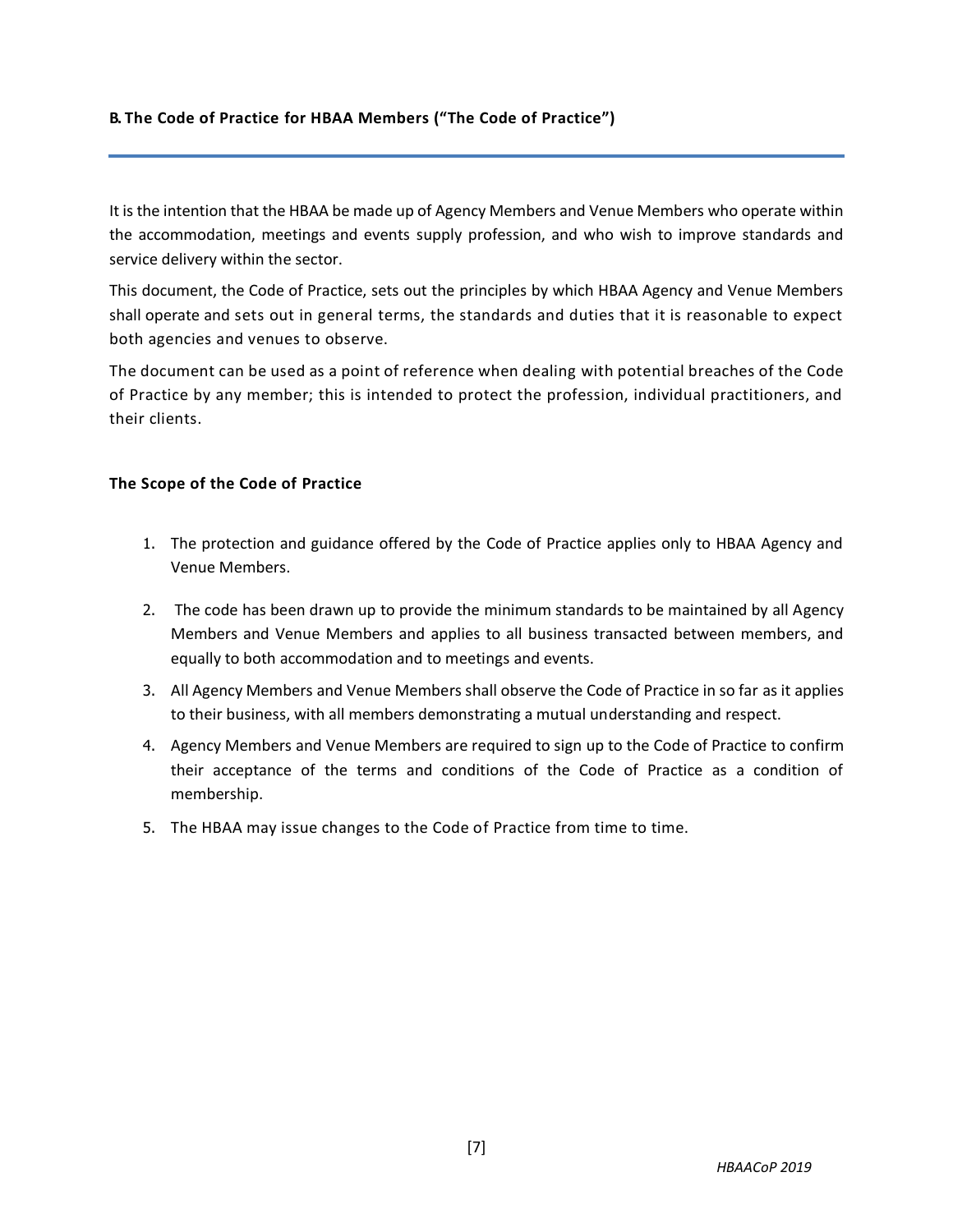#### **4. Principal Obligations of Membership**

This section contains obligations to be observed by both the Agency Members and Venue Members.

- 4.1 Members must be fully aware of the HBAA Code of Practice and adhere to the code throughout their business. Members sign up to and must uphold all terms and conditions of the Code of Practice and are responsible for ensuring all their relevant employees are aware of and abide by the Code of Practice.
- 4.2 Members must not engage in conduct which may seriously prejudice the standing and reputation of the accommodation, meetings and events profession or of the HBAA.
- 4.3 Members agree to treat as confidential and not to use or disclose to any third party any confidential information derived from the other party.
- 4.5 Members should ensure that any activity relating to the promotion or receipt of products and services for the purpose of encouraging bookings, is fully compliant with The Bribery Act 2010 and with their own company policies, and their clients' company policies.
- 4.6 Members agree to relevant and appropriate representation at HBAA meetings and events.
- 4.7 The rate of commission agreed between an Agency Member and a Venue Member is a matter of commercial negotiation and is generally paid on rates excluding VAT. In a situation where commission is due and no rate of commission has expressly been agreed, it is recommended that the minimum rate of commission is calculated as follows:
	- 4.7.1 The commission rate percentage stated should be exclusive of VAT
	- 4.7.2 The most widely spoken of figure, which is commonly acceptable to both sides, is 10%. For example:

Venue rate: £100.00 + VAT @ 20% = £120.00.

Commission @ 10% on the net amount =  $£10.00 + VAT@20% = £12.00$ Commission @ 10% on the gross amount = £12.00 + VAT @ 20% = £14.40

4.7.3 It is recommended that unless otherwise agreed, commission shall be paid on, but is not limited to, pre-booked accommodation, room hire, day delegate rates, 24-hour delegate rates, food and beverage, whether pre-booked by the Agency Member or the Client.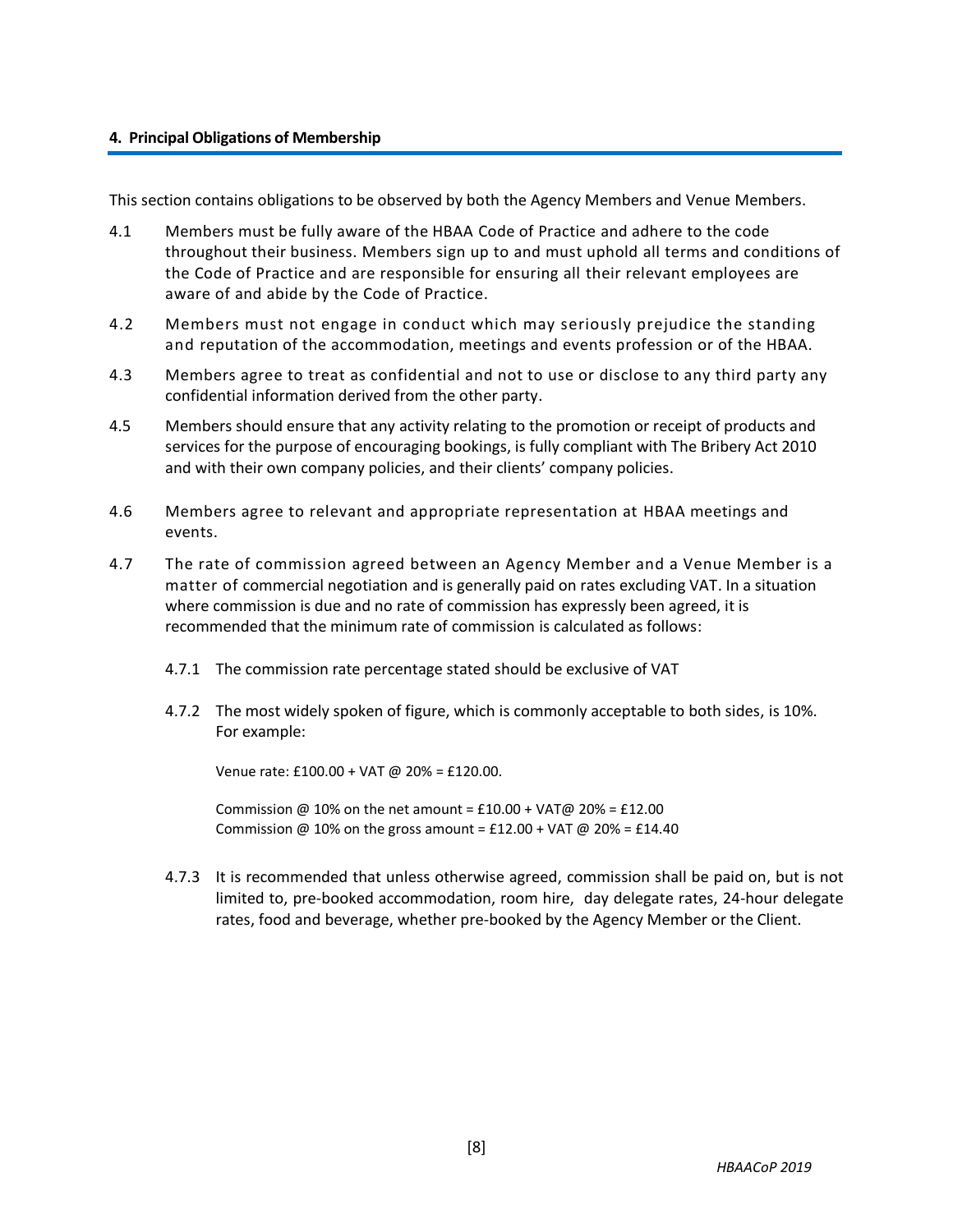#### **4a. Agency Member Obligations**

Being a professionally operated organisation, HBAA requires its Agency Members to conform to the following obligations of membership. These obligations have been established to ensure the interests of all members are protected.

#### **HBAA Agency Members will:**

- 4a.1 Hold IATA accreditation or a TIDS code in order to claim and collect commission payments.
- 4a.2 Qualify enquiries as per Appendix A 'Enquiry Handling Best Practice Guidance'.
- 4a.3 During the enquiry process, identify themselves as an agent, and state clearly their requirement for commission, if no existing arrangement is in place.
- 4a.4 Disclose at enquiry stage any specific client terms and conditions applicable.
- 4a.5 If requested during the enquiry process, advise the Venue Member of the payment method.
- 4a.6 Either identify their Client by name or issue a form of reference and industry sector if they are not able to identify their Client for confidentiality reasons.
- 4a.7 Not alter any rate quoted or offered by a venue, without the venue's consent, other than for the demonstration of taxes, or currency exchanges.
- 4a.8 Issue written or electronic confirmation of all booking details to Venue Members and Clients within an agreed time frame. Such confirmations to be in a clear format, with reference to any relevant terms and conditions of booking and including any booking reference issued.
- 4a.9 Deduct commission at source only with prior arrangement or justifiable cause and when doing so, advise the Venue Members of the amounts deducted and follow correct invoicing procedures for reconciliation purposes as set out by HM Revenue and Customs.
- 4a.10 Commit to providing pre-arranged face-to-face access to Venue Members where mutual educational benefit can be demonstrated. The format of this access is at the Agency Members' discretion.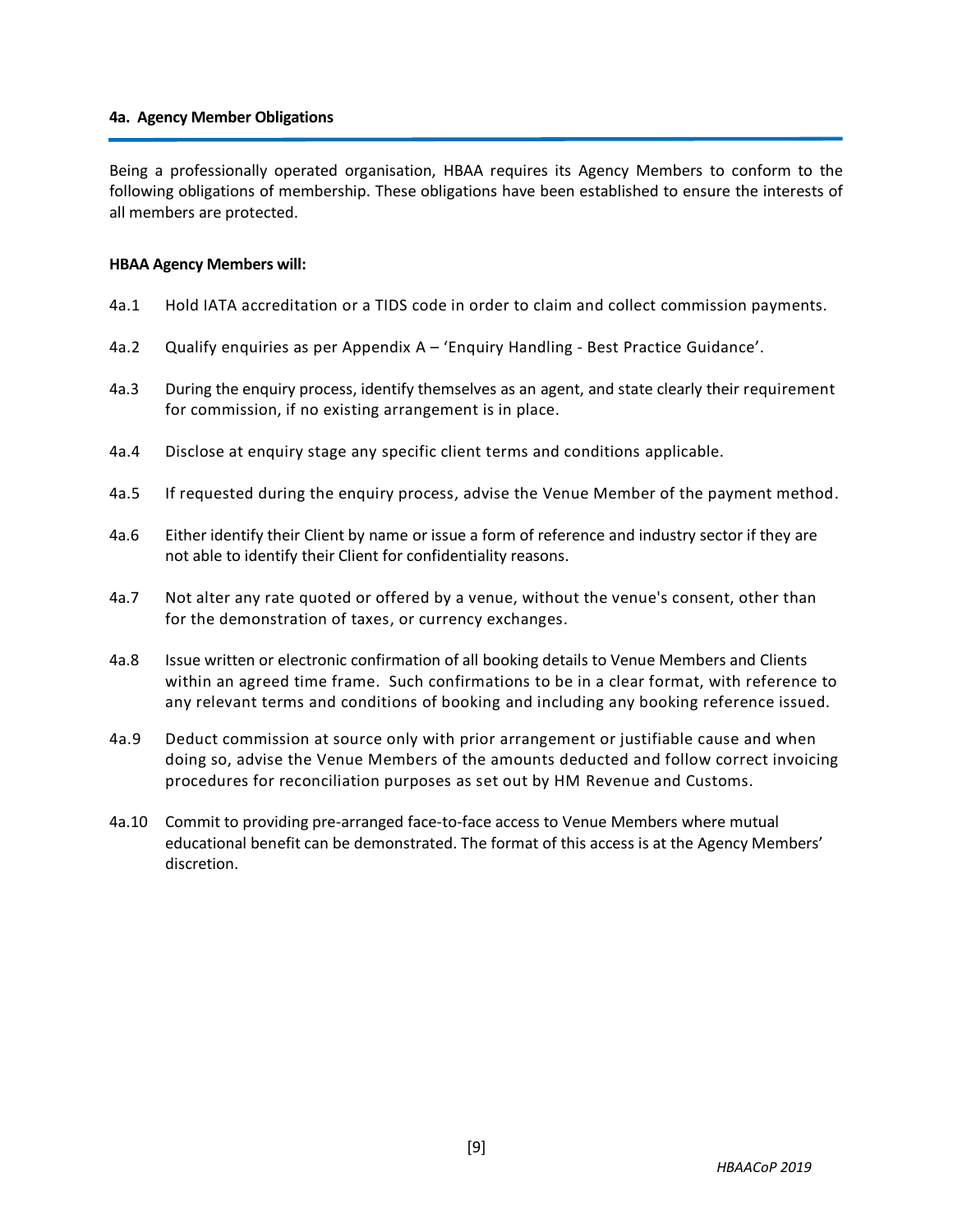#### **4b. Venue Member Obligations**

Being a professionally operated organisation, HBAA requires its Venue Members to conform to the following obligations of membership. These obligations have been established to ensure the interests of all members are protected.

#### **HBAA Venue Members will:**

- 4b.1 Alert the Agency Member if a specific enquiry has already been received from another agency, or direct from the Client, where it can be verified that it is for the same piece of business.
- 4b.2 Check that an agency is IATA/TIDS registered.
- 4b.3 Respond to the Agency Member on any specific client terms and conditions applicable to the enquiry.
- 4b.4 Endeavour to establish the method of payment during the enquiry process.
- 4b.5 Honour commission agreements in place.
- 4b.6 In the case of meetings, events and group bookings ensure rate parity is given for all space and facilities held, regardless of the source - whether Agency Member or Client - when it can be verified that it is for the same piece of business.
- 4b.7 Pay commission to an Agency Member who places a piece of business and a provisional/tentative booking is made, even if the Client ultimately confirms the booking directly.
- 4b.8 Honour contracted rates agreed for the period of that contract, subject to changes in taxation.
- 4b.9 Best practice regarding settlement of invoices by credit or payment card including virtual cards implies that any merchant or transaction fee applied by a financial institution or bank should be borne by the Venue Member receiving the payment. Payment terms agreed at the point of confirmation must be adhered to.
- 4b.10 Agree to pay commission, at the rate(s) agreed between the parties, on all commissionable business. Commission will be due and payable to the Agency Members in accordance with the following:
	- 4b.10.1 Where the Client pays the Venue Member direct: The Venue Member should pay commission following receipt of the Agency Member's post-event invoice within 30 days of the invoice date, or within the agreed mutual terms.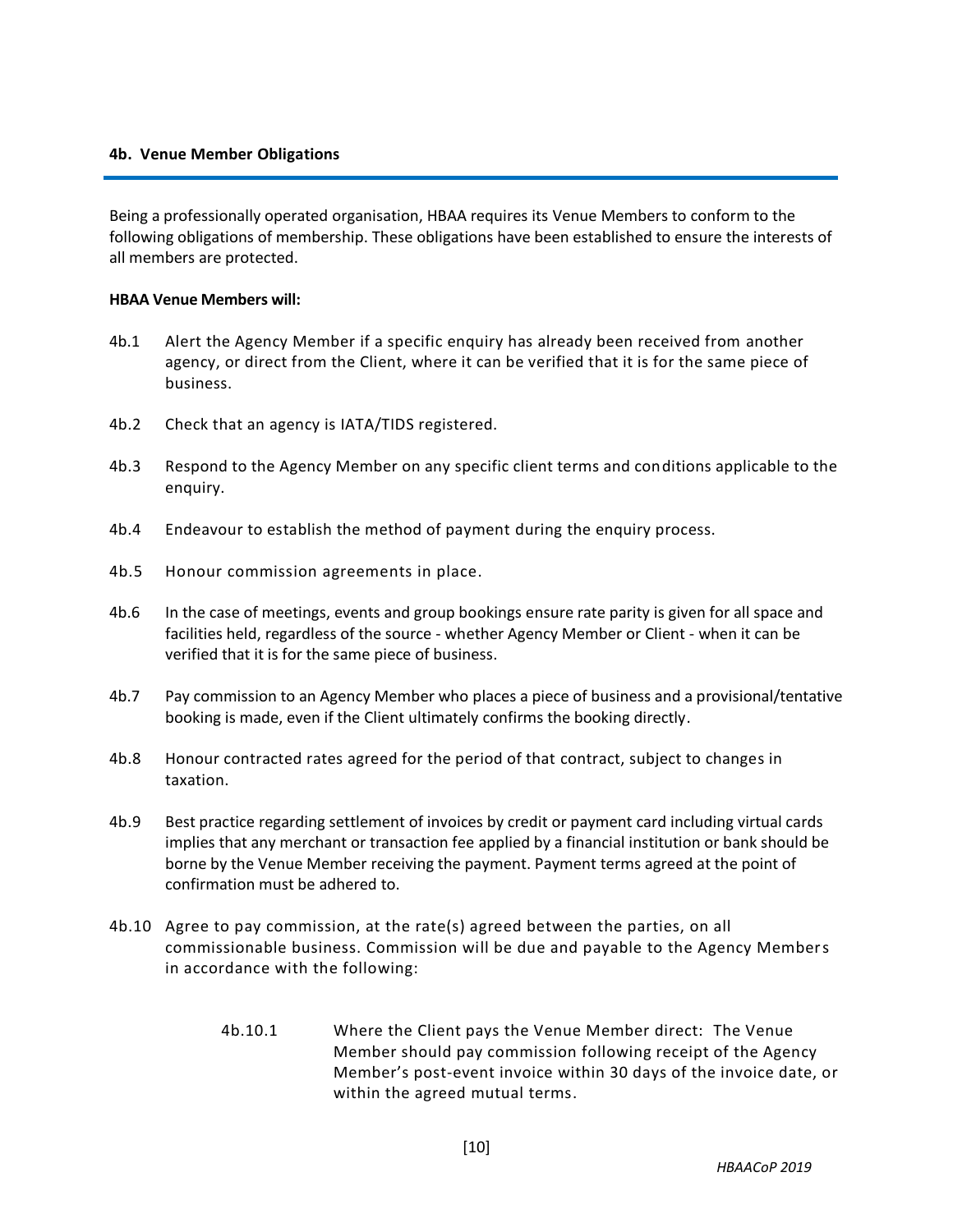- 4b.10.1a Where the Client makes payment through 'disclosed agency' billback, the Venue Member should pay commission following receipt of the Agency Member's post-event invoice within 30 days of the invoice date, or within the agreed mutual terms, or by deduction of commission at source as per point **4a.9**.
- 4b.10.1b Where the Agency Member is acting as Principal: commission will be paid once settlement of the account is received, within 30 days of the commission invoice date, or within agreed mutual terms, or by deduction of commission at source as per **4a.9**.
- 4b.11 When requested, Venue Members are to provide copy invoices to the Agency Member within 5 working days or as agreed after departure of guests/final day of event.
- 4b.12 Commission is due to Agency Members as a result of contracted cancellation charges, 'no show' charges, early departure charges, and other amendments with financial implications.
- 4b.13 Agreed best practice for Venue Members charging cancellation fees is
	- 4b.13.1 where a venue resells the contracted cancelled facilities at the same or higher rates than those contracted, cancellation charges should be waivered entirely
	- 4b.13.2 where a venue resells the contracted cancelled facilities at lower rates than those contracted, the cancellation charges should be the difference between the original contracted value of the booking and the achieved resale value.
- 4b.14 Where the Agency Member has not been involved in the initial enquiry and subsequent confirmation, operating billback does not automatically qualify the Agency Member for commission.
- 4b.15 In the event of a disputed commission invoice, pay all undisputed amounts within the stipulated time, as herein referred, leaving the disputed amounts outstanding. The Venue Member shall have a period of 14 days, or as agreed, from the date of the Agency Member's invoice to dispute any amount on the invoice. Once disputed amounts have been resolved such agreed amounts shall be payable within 14 days of the agreement. The amount to be disputed shall not be the total amount of the invoice but shall be the individual amounts, unless the total amount is made up of one entry.
- 4b.16 Pay commission on the full commissionable value as booked if a Venue Member reduced a client's invoice by an amount representing a discount or credit, the reason for the discount or credit being without doubt due to the Venue Member's failure to provide a service, unsatisfactory service or similar circumstance.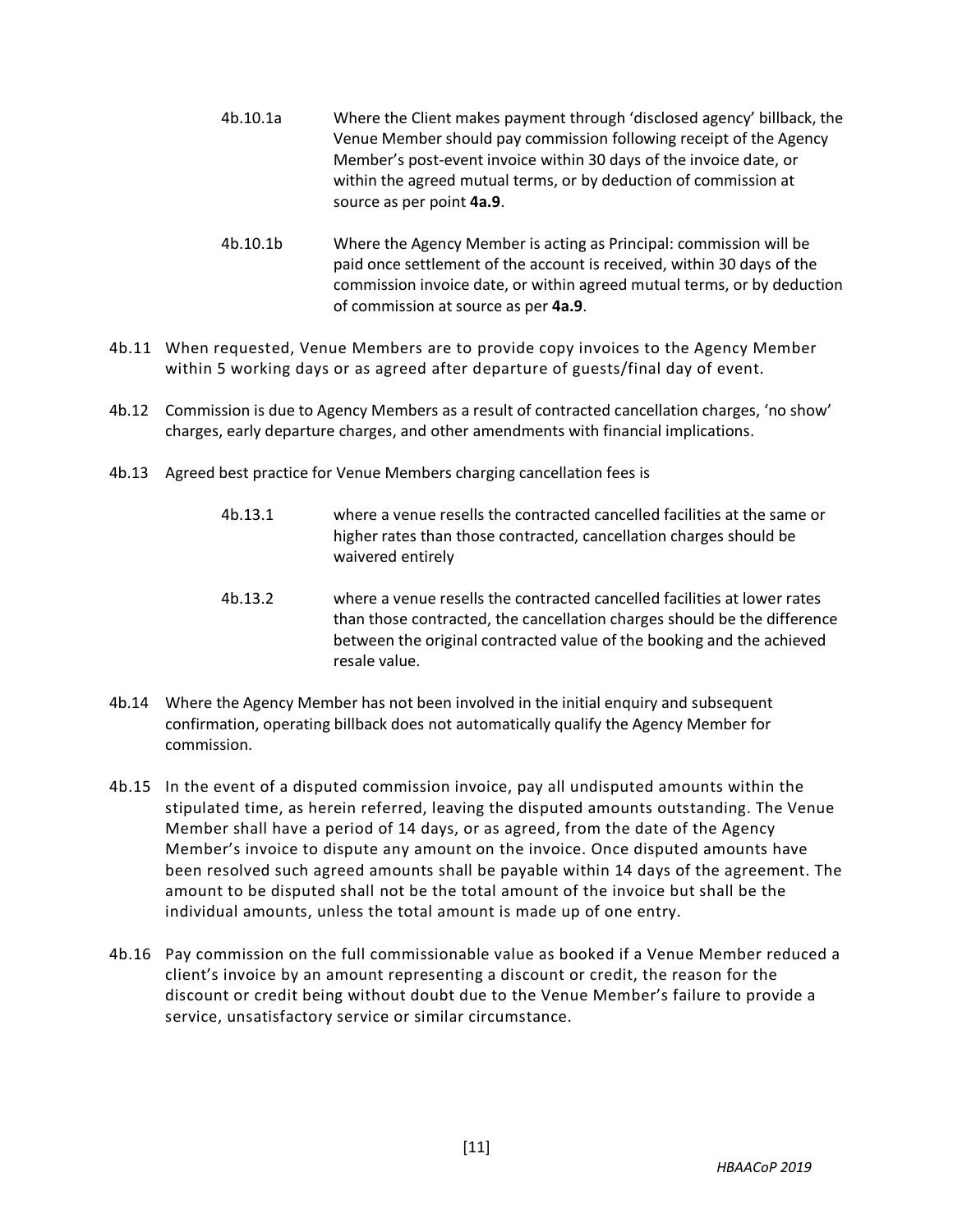- 4b.17 Not book out an Agency Members' Client unless in extreme circumstances. In such cases the Venue Member will:
	- 4b.17.1 Contact the Agency Member immediately and prior to taking action.
	- 4b.17.2 Accept full responsibility for the out-booking to the Client and absolve the Agency Member of such responsibility.
	- 4b.17.3 Book the Client into an alternative venue in close proximity to the outbooking venue of at least the same standard or better, or as previously agreed, with all original billing arrangements honoured.
	- 4b.17.4 Pay any difference in cost if relevant.
	- 4b.17.5 Arrange and pay the cost of a taxi or appropriate transportation to and from the new venue to the out-booking venue, if required.
	- 4b.17.6 Write to the agent or client, as agreed. The contents of such communication to be mutually agreed.
	- 4b.17.7 The out-booking venue must ensure that the Agency Member's commission is paid, as per the original commercial arrangements.
	- 4b.17.8 The out-booking venue should ensure that the value of the out-booked business is included towards any commercial agreements.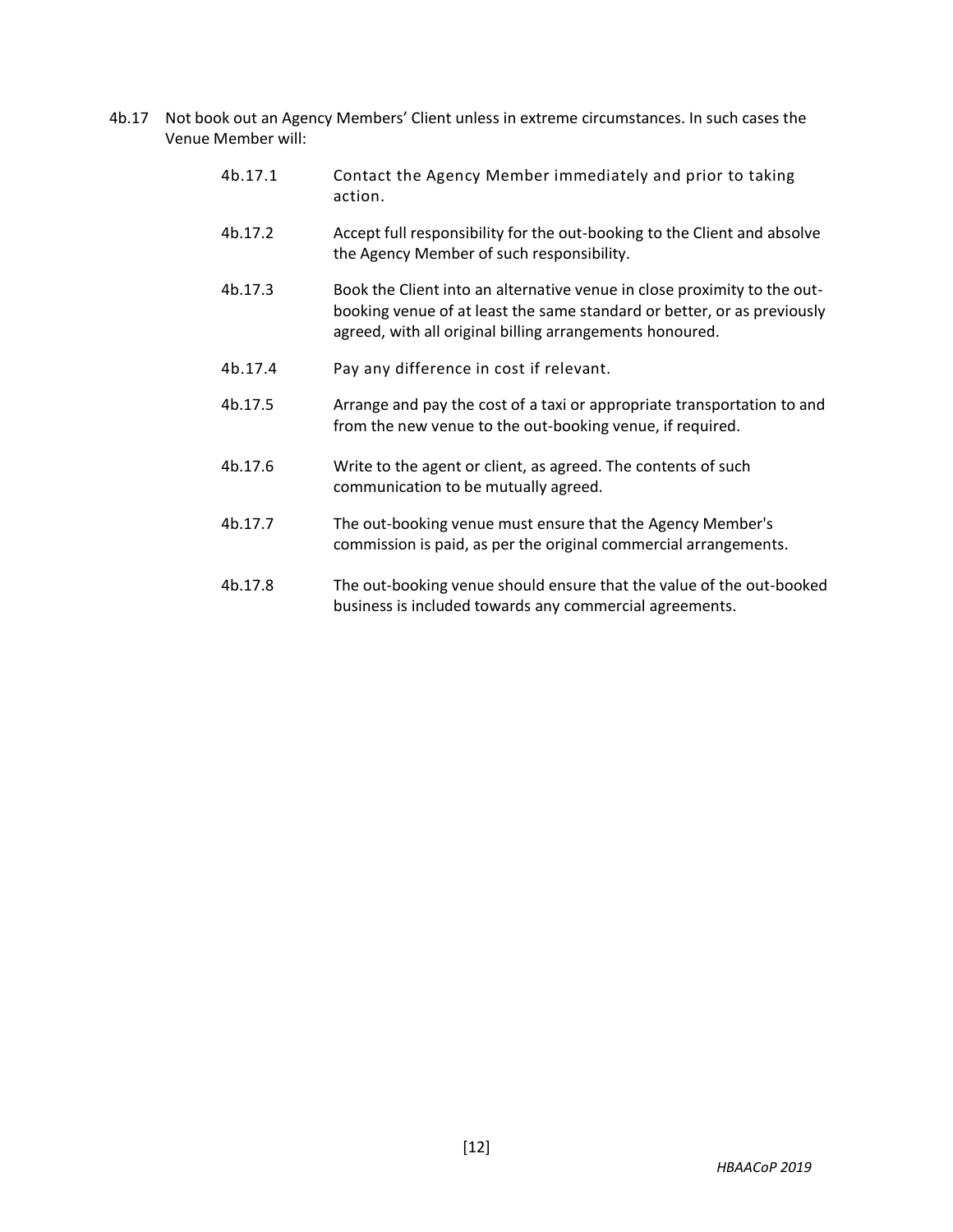#### **5. Enquiry Process and Options Policies**

This policy serves to:

- Create clearer identification of a Client's requirements, through improved enquiry qualification and understanding of client brief;
- Provide clients with the best and most suitable match to their requirements;
- Increase conversion rate of provisional booking to confirmed status;
- Minimise the false demand that exists within the market as a result of multiple option holding, whereby inaccurate demands can inflate rates above the "true" market conditions.

Please refer to the "Enquiry Handling - Best Practice Guidance" – **Appendix A** to support the below.

- 5.1 Venue Members should not amend or cancel provisional bookings prior to the agreed option deadline, unless discussed with the Agency Member.
- 5.2 Agency Member and Venue Member enquiry/option holding protocol:
	- 5.2.1 Upon receiving an enquiry, where space is available and subsequently offered by the Venue Member to the Agency Member, the venue will provide the Agency Member first requesting the space with a provisional booking on a  $1<sup>st</sup>$  option basis for an agreed period.
	- 5.2.2 During the agreed provisional  $1<sup>st</sup>$  option period the Venue Member cannot release the said space without consultation with the Agency Member.
	- 5.2.3 Venue Members may only offer shared options with the agreement of all parties.
	- 5.2.4 On receiving a brief, where a Venue Member subsequently "denies" or "turns down" that business, a Venue Member should communicate the reason.
	- 5.2.5 When requesting to hold space at venues Agency Members should support the options policy by proposing  $2^{nd}$  or shared options to Clients and not restrict to only offering 1<sup>st</sup> options to Clients. Agency Members and Venue Members will liaise in order to track the progress of the option.
	- 5.2.6 Agency Members commit to working with their Clients towards reducing the number of options held per enquiry with the aim of increasing venue booking conversions.
	- 5.2.7 Agency Members agree to transparency over the number of options held per enquiry and must be mindful of the implications of multiple option holding. Venue Members are encouraged to discuss consistently low conversion with relevant Agency Members prior to restricting said Agency Members from holding space.
- 5.3 At the outset of the enquiry, information which may impact the business/event should be shared between Agent and Venue Members.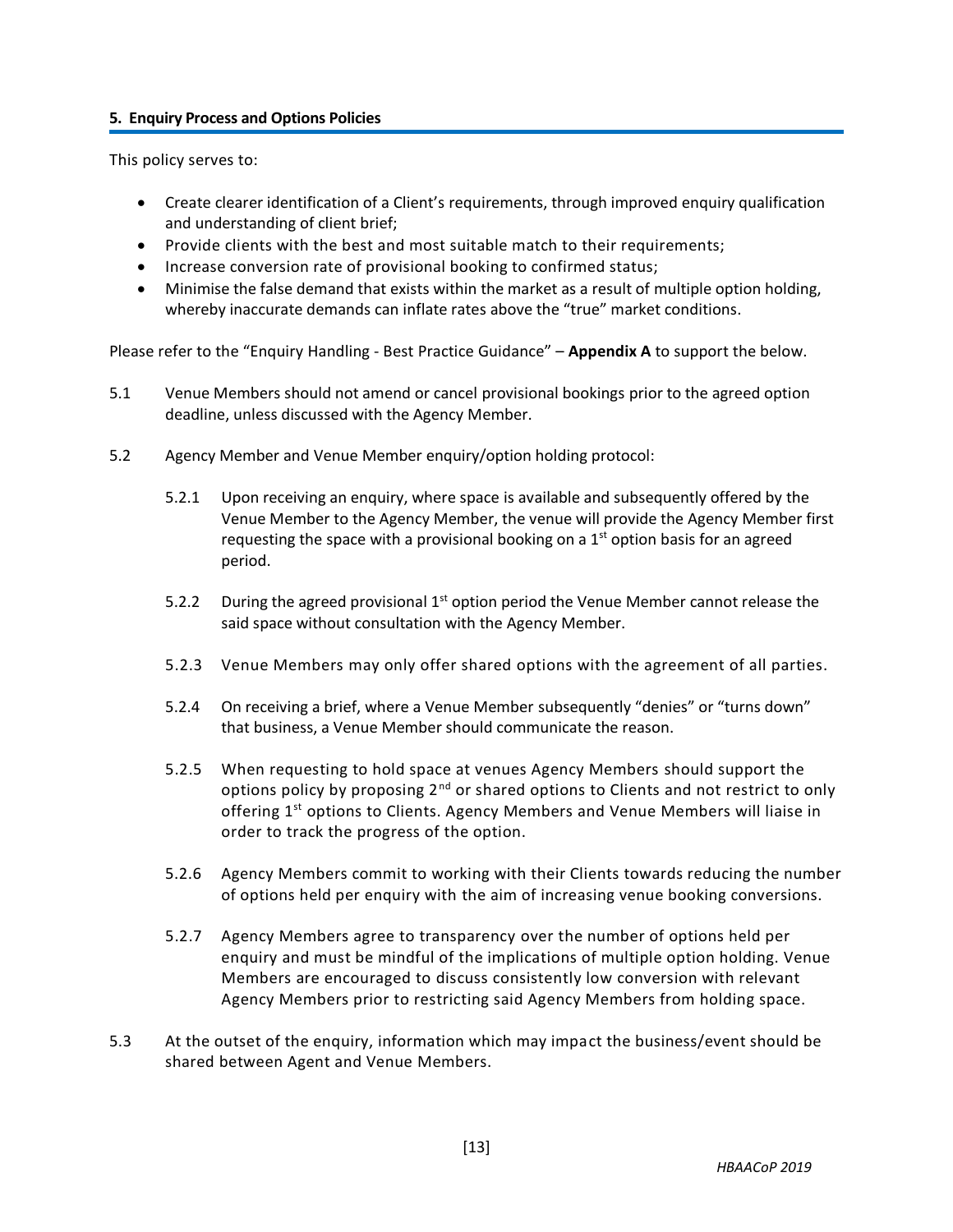#### **6. Whose Client Is It?**

There are four areas to consider when the issue of '**whose Client is it?**' might arise and more particularly who is entitled to receive any commission due from the Venue Members, and who can make approaches to the Client for business. These areas can be categorised as follows:

- **A.** Agency Member & Agency Member Where two agents disagree as to who owns the Client and therefore who is entitled to receive the commission
- **B.** Agency Member & Venue Member Examples such as when the Venue Members are entitled to approach the Client, introduced by an Agency Member, directly for business
- **C.** Agency Member & Client Examples of whether the Agency Member has been properly instructed to act on behalf of the Client
- **D.** Venue Member and Client Examples such as concerns as to whether the Venue Member has been properly instructed to act on behalf of the Client

The following provisions of this section are to be considered as best practice and it is the intention of this section, as it is throughout this document that Venue Members and Agency Members operate in a fair and ethical manner. Furthermore, the provisions of this section are not to be used to protect Agency Members/ Venue Members who do not invest in developing strong client relationships.

In all cases it is recommended that HBAA Agency Members should disclose a commission-based business model to their clients

- 6.1 It is accepted by Agency Members and Venue Members that the Agency Member who has been instructed by the Client to enter into a contractual relationship to place business ("Confirmation of Business") is the Agency Member who is entitled to receive any commission due from the business.
- 6.2 Where there are two Agency Members handling the same booking on behalf of a Client, commission is paid to the Agency Member who confirms the business with the authority of the Client, not necessarily the agency that makes the first enquiry.
- 6.3 In the case of a contracted (mandated or rostered) Client, the authority of the Client supersedes that of the client booker.
- 6.4 Where two agencies are involved, the venue is not expected to 'double-up' commission payments nor mediate the outcome between the parties
- 6.5 When a Client makes a provisional booking direct with a venue, whether for new or repeat business, Agency Members should not declare the bookings as their own and subsequently claim commission from a Venue Member without the prior agreement of the Venue Member.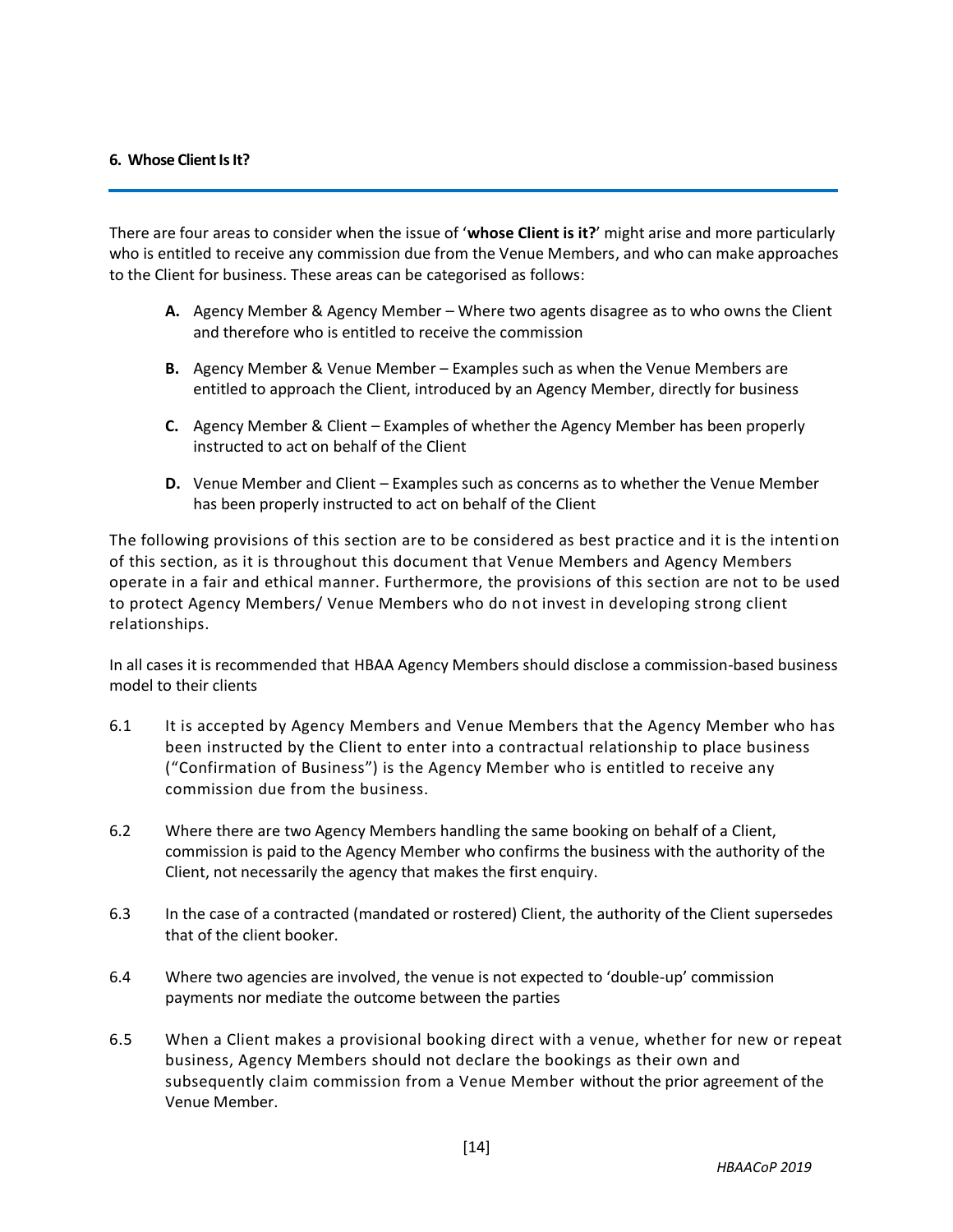- 6.6 If a Client previously introduced by an Agency Member advises a venue that they would like to re-book, the Venue Member should clarify with the Client whether they will again be booking via the Agency Member and advise the Agency Member accordingly.
- 6.7 A Client introduced to a venue by an Agency Member, whether through site inspection, provisional or confirmed booking, continues to be the Agency Member's client for that event and/or further bookings. Should a Client at site inspection or post-event discuss further bookings with the Venue Member, the Venue Member is to honour the agent/client relationship by providing commissionable rates on the assumption that the Agency Member will be involved, unless otherwise stated in writing by the Client.
- 6.8 Venue Members are not obligated to pay commission to organisations which are not IATA/TIDS registered.
- 6.9 It is not acceptable practice for a Venue Member to incentivise a Client introduced by an Agency Member, to place subsequent group, meeting or event bookings direct by using price, added value items or other beneficial factors.
	- 6.9.1 This does not restrict Venue Members from maintaining existing and building new relationships with any bookers within any Client organisations.
	- 6.9.2 This does not restrict Venue Members from signing up Clients to loyalty programmes or reward schemes which are not used specifically to incentivise a Client to book a venue directly for groups, meetings and events.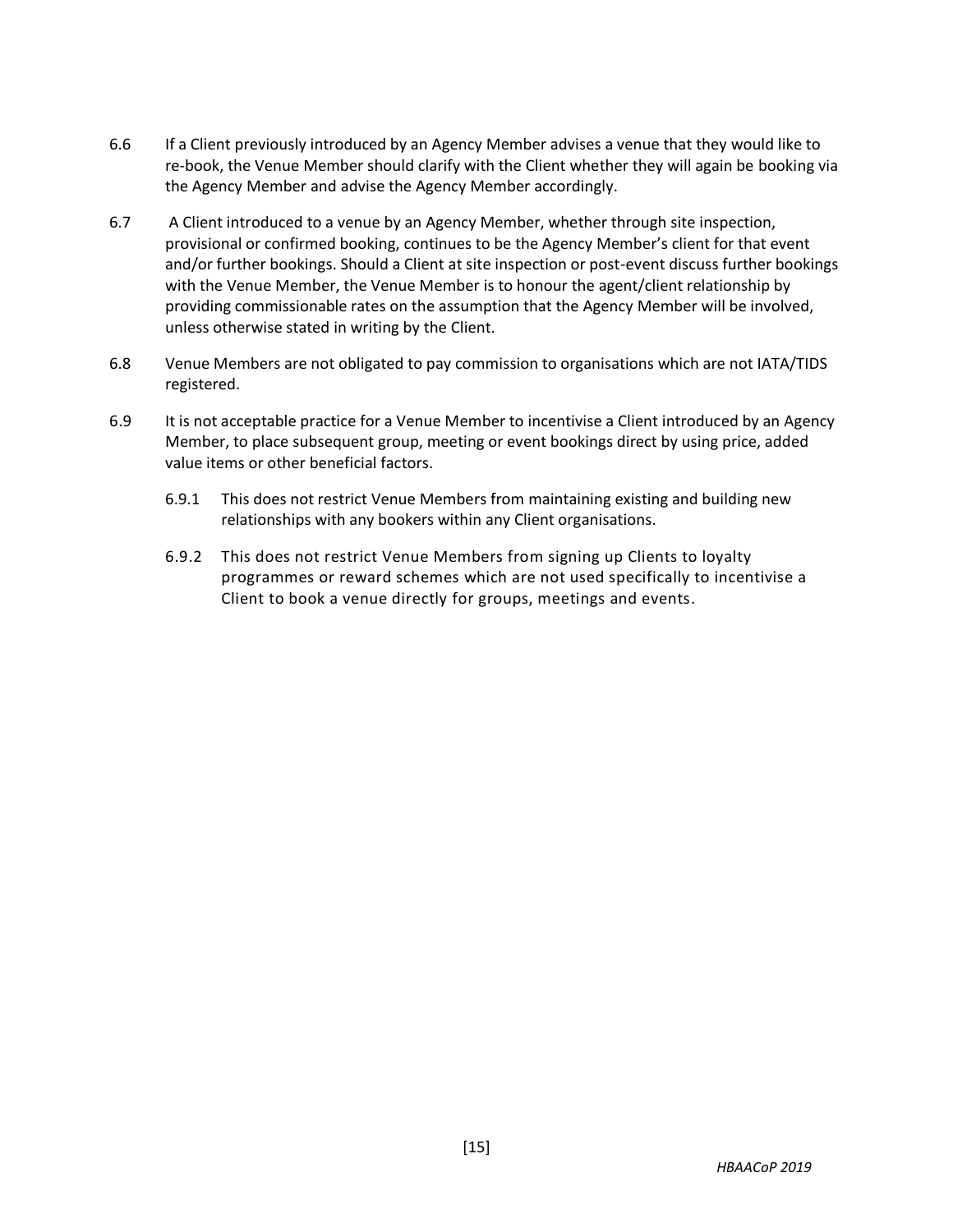#### **7. Billback, Credit and Handling Client Funds**

For an agent to operate billback, approval must be obtained from participating venues.

Given the importance of financial best practice within the accommodation, meetings and events reservation profession, the HBAA has set out below the basis on which financial transactions should take place between Agency Members, Venue Members and Clients, subject to individual commercial agreements between them.

Billback is a service which may be offered by the Agency Members to their respective Clients, whereby invoices for the services provided by the Venue Member are not settled on departure but are sent to the Agency Members for payment. There are numerous variations to the operation of a billback service, but the common definition which exists within the industry should be applied.

Agency Members can act in either of two legal capacities, as a '**Disclosed Agent**' or as a '**Principal**' and have a right to elect which capacity they wish to operate under.

- As a '**Disclosed Agent**', the Agency Member has no financial liability as this rests with the Client. Where the Agency Member is acting as '**Disclosed Agent**' in order to satisfy requirements imposed by the Tour Operators Margin Scheme (TOMS), then the Venue Member's invoiced charges must be addressed to the Client 'care of' (c/o) the Agency Member.
- As a '**Principal**', the Agency Member assumes financial liability for the venue's invoiced charges. The Venue Member's invoiced charges must be addressed solely to the Agency Member.

The billing instructions of the Agency Member should be clearly established with the Venue Member at the outset of every transaction, either periodically or on a transaction by transaction basis. Furthermore, the Agency Member can elect to hold different capacities dependent upon the Client.

The Agency Member should identify how they intend to operate billback during the enquiry process, before the booking is confirmed or contracted.

Agency Members agree to operate under one of the following capacities:

#### **7.1 The Agency Member acts as a 'Disclosed Agent'**

This means that the contractual and financial liabilities for the transaction rests with the Client and any debt collection or liability issues or obligations are between the Venue Member and the Client.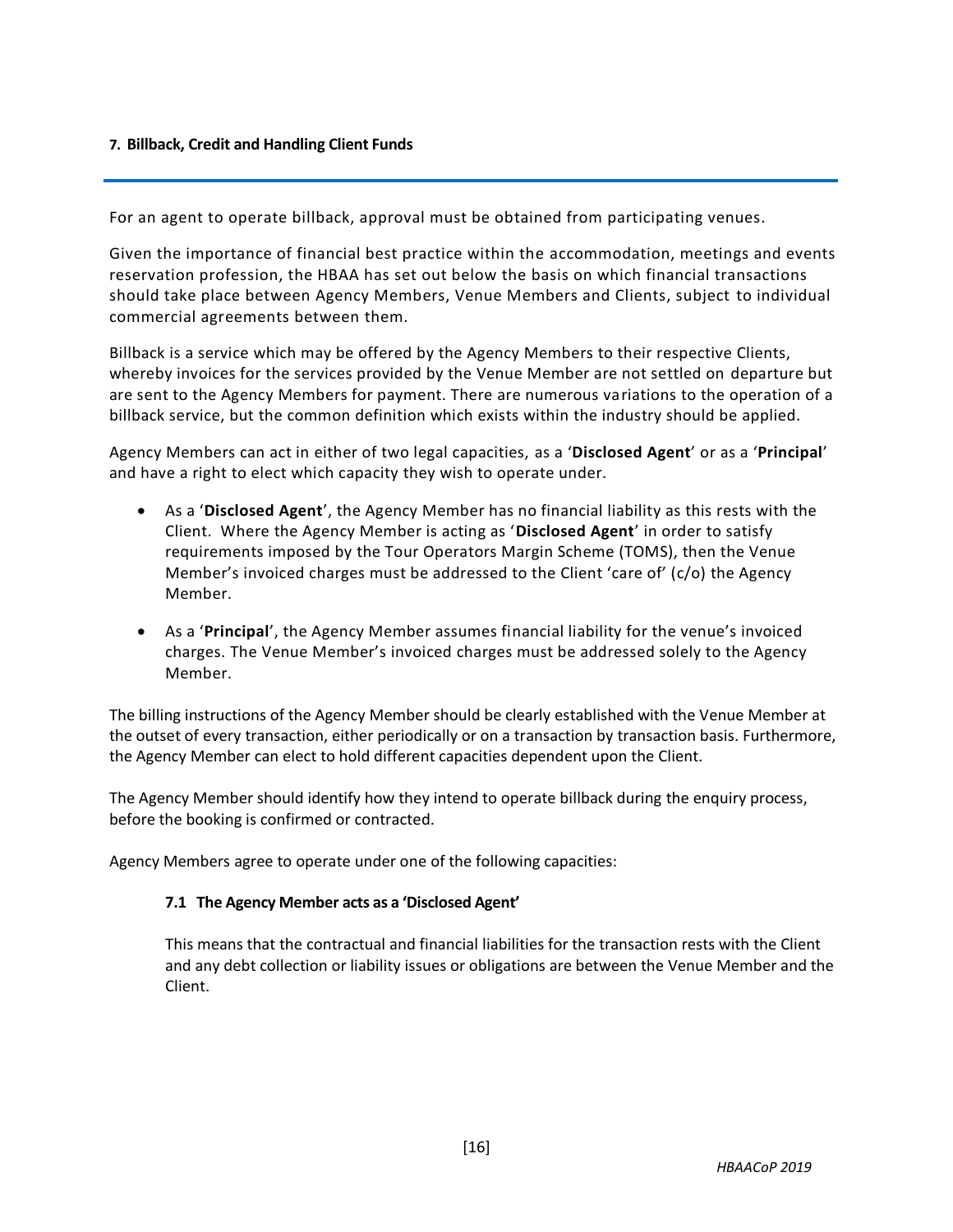#### **7.1.1 Standard Credit Agreement**

There is a credit agreement between the Venue Member and the Client. The Client empowers the Agency Member in writing to access the Client's credit facility for the fulfilment of the services provided by the Agency Member. The Venue Member is provided, if requested, with a copy of a letter/contract, (a template for a letter of authority can be found [here\)](http://www.hbaa.org.uk/content/code-practice-2017-ref-doc-c-letter-authority), prior to any business being placed.

#### **7.1.2 Deferred Liability Agreement**

The Agency Member forwards to the Venue Member, details of any Clients to whom it wishes to offer a billback facility. This can be done by transaction or for a mediumterm facility. The Venue Member takes out the necessary credit checks on the Client. The Venue Member confirms back to the Agency Member the acceptable credit limit they would offer the Client/s in question. The Venue Member may provide a standard credit agreement for signature by the Client. The Agency Member then provides the Venue Member with evidence of authority from the Client to act on their behalf. This unambiguously confirms:

- The Client's liability for any debts which may arise in connection with the services provided by the Agency Member, in the fulfilment of the Client's accommodation, meeting and event booking requirements;
- The Venue Member's right to bring a direct claim against the Client in the event of default;
- The Venue Member's right to take any necessary steps to recover the debt from the Client in the event of default.

A copy of a sample Letter of Authority is available for download [here](http://www.hbaa.org.uk/content/code-practice-2017-ref-doc-c-letter-authority)

#### **7.1.3 Separate commercial agreements exist between the parties.**

The parties establish a separate commercial agreement, wherein the Agency Member acts as a '**Disclosed Agent**', which overrides the provisions of 7.1.1 and 7.1.2 above and thus agree with each other on the terms and conditions particular to their circumstances.

#### **7.2 The Agency Member acts as a 'Principal'**

This means that the contractual financial liability for the transaction rests with the Agency Member, and any debt collection issues, or obligation is between the Venue Member and the Agency Member.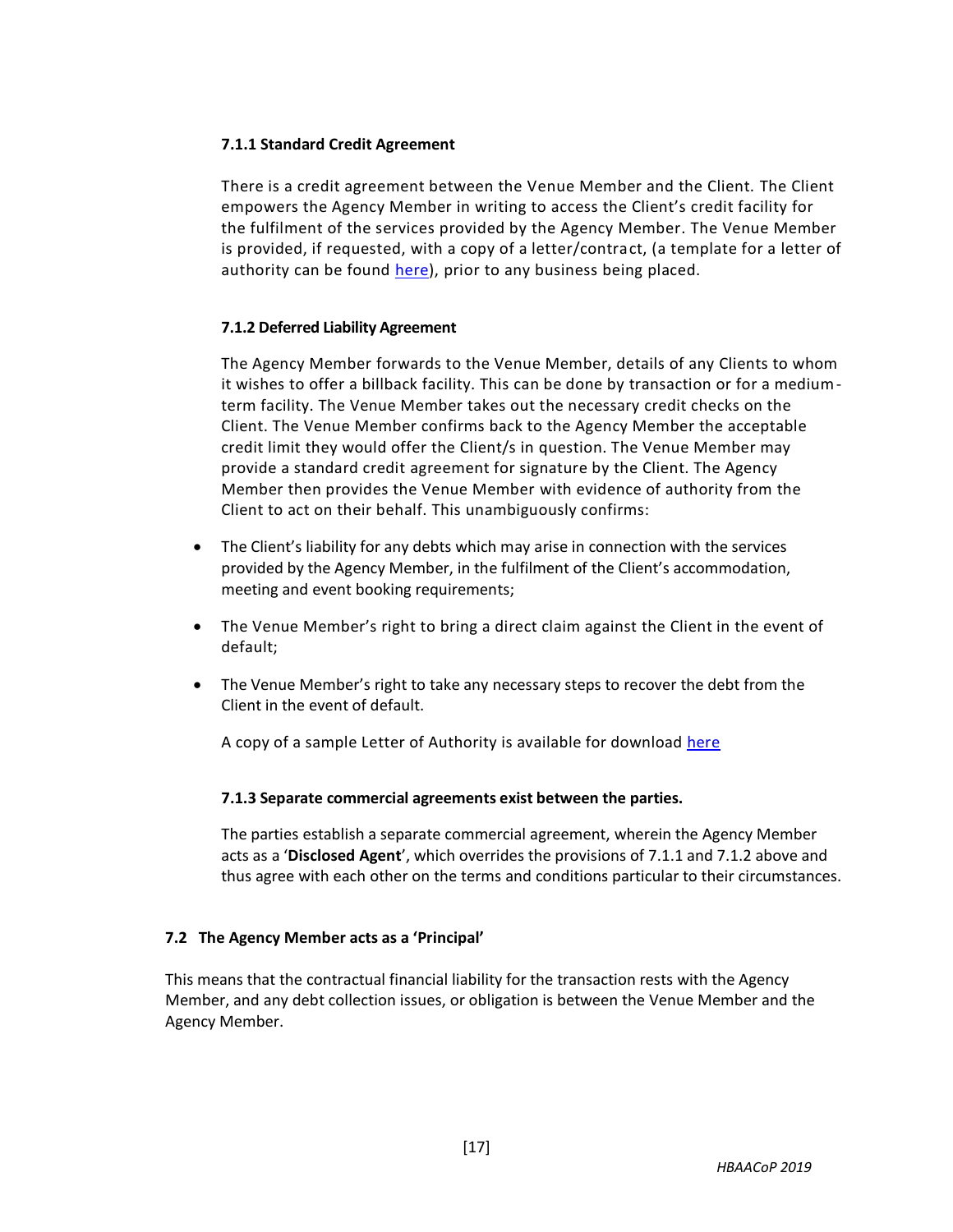#### **7.2.1 Standard Credit Agreement**

A credit agreement exists between the Agency Member and the Venue Member. The credit limit is set at a level advised by the credit checking agencies of the Venue Member. The Agency Member must abide by the terms of the agreement.

#### **7.2.2 Extended Credit Agreement**

Where the Agency Member requires a credit limit beyond the limits recommended by the credit checking agencies of the Venue Member, the Agency Member will be required, if requested by the Venue Member, to provide evidence of "credit guarantee insurance", enough to cover the additional amount of credit required for all the Venue Members with which the Agency Member places business.

#### **7.2.3 Separate commercial agreements exist between the parties**

The parties establish a separate and legal commercial agreement, wherein the Agency Member acts as '**Principal**', which overrides the provisions of 7.2.1 and 7.2.2 above and thus agree with each other on the terms and conditions particular to their circumstances.

#### **Best Practice Guidance Notes**

- 1. If the Agency Member acts outside the scope of their authority, and the Client has not ratified their acts, the Client will incur no liability to the venue, but the Agency Member will. It is therefore important to identify clearly the scope of the Agency Member's authority.
- 2. The Agency Member shall undertake to hold its Client's funds in a non-trading account and shall undertake to only use those funds for the purpose of settling the Client's accounts in accordance with the Client's remittance.
- 3. Once in funds from the Client, the Agency Member must make prompt settlement to the Venue Member within the payment terms agreed.
- 4. Where an Agency Member is acting as a '**Disclosed Agent**' and the Client transfers money to the Agency Member to pay the Venue Member on its behalf, and the Agency Member subsequently becomes insolvent and/or simply does not use the money to pay the Venue Member, then the Venue Member may still pursue the Client for the payment so that the Client may effectively pay twice.
- 5. Venue Members are encouraged to apply these best practice guidelines in their billback dealings with all agencies and not just those who are HBAA Agency Members exclusively.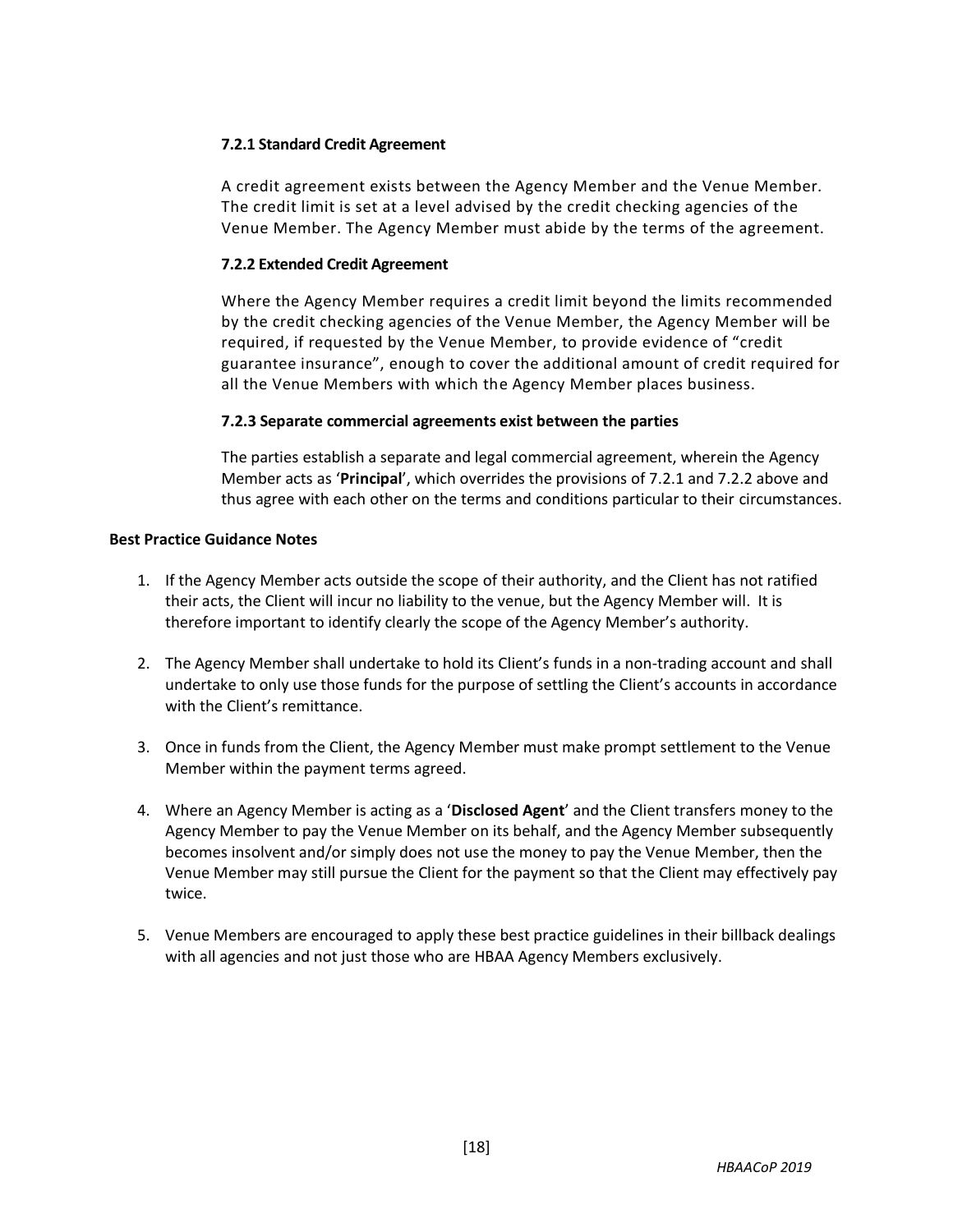#### **8. Breach of the Code of Practice**

The HBAA does not offer a dispute resolution process for matters which fall outside of the Code of Practice, or between parties where one party is not a member of the Association.

As part of the HBAA Code of Practice, this Process must be recognised and upheld by members: If a member involved in a dispute or potential breach chooses not to follow the Process, they run the risk of expulsion from the Association.

Where a member considers that there has been a breach, the recommendation in all cases is that both parties use best endeavours to remedy that breach.

If this does not result in a satisfactory outcome for either, both parties have a right to access the HBAA Dispute Resolution Process as shown below.

Any member found to be in breach of the Code of Practice, or whose professional conduct contravenes point 4.2 as stated in the 'Principal Obligations of Membership', may be expelled from the Association at the decision of an HBAA Dispute Resolution panel.

It is important to recognise that this process relates only to potential breaches of the Code of Practice and any dispute arising from or relating to contractual law is beyond the remit of the Association.

The **HBAA Dispute Resolution Process**, which is considered as best practice, is summarised as follows, with an infographic shown on Page 22: -

#### Step 1)

**Negotiation**: As a starting point, HBAA recommends that the parties resolve any dispute arising out of or relating to this Code of Practice without the involvement of the Association, through negotiations between senior executives of the parties, who have authority to settle the same.

If the matter is not resolved, then the party raising the dispute should write to the other party to formally request 'an invitation to negotiate' within the next 30 days. At this point there is still no involvement from HBAA.

If at the end of this period the dispute remains unresolved, then the party raising the dispute can take the dispute to Step 2).

#### Step 2)

**Consultation**: The next stage is to bring before the Executive Director substantiated evidence and background to the breach/potential breach and the Executive Director will then ask a mentor from the HBAA – either an agency or venue member – to provide advice to both or either parties on how to resolve the issue. This will be informal advice, based on best practice. If the matter is not resolved to the satisfaction of both parties following the advice of the mentor, the mentor will refer the matter back to the Executive Director for the final step in the Process.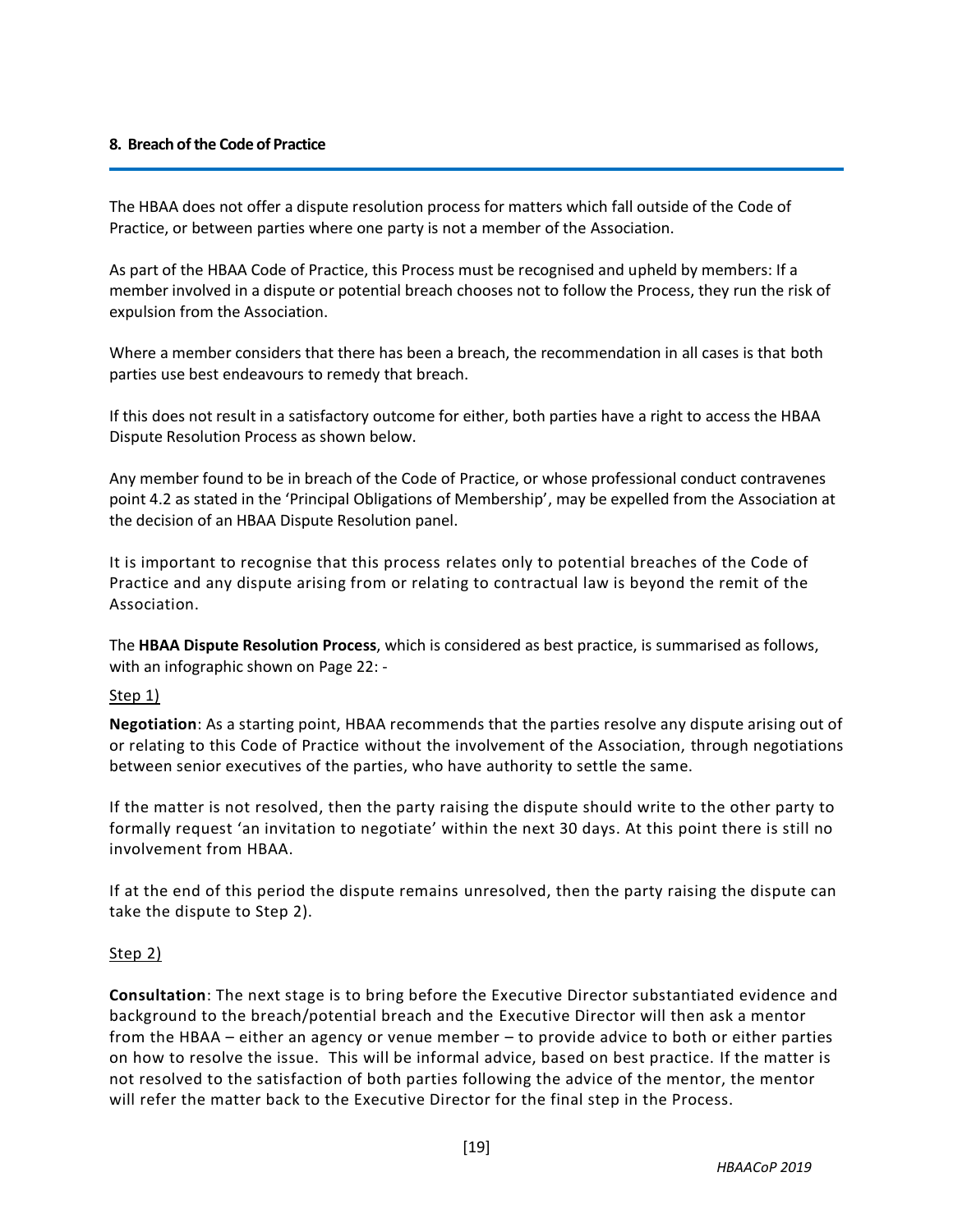### Step 3)

**Conciliation & resolution**: This is a formal process which commences within 30 days of referral from Step 2). A panel of a minimum of three members of the current Executive Committee with representation from both agency and venue membership will be appointed by the Executive Director. The panel will hear the dispute and based on the issues presented will propose a resolution for the parties. This resolution is deemed as final, and failure by either party to accept and implement it may result in expulsion from HBAA membership and all benefits of membership being removed with immediate effect.

**NB: Nothing in this Process prevents either party, having given written notice to other parties, from seeking further advice from the Chartered Institute of Arbitrators and/or the legal system.**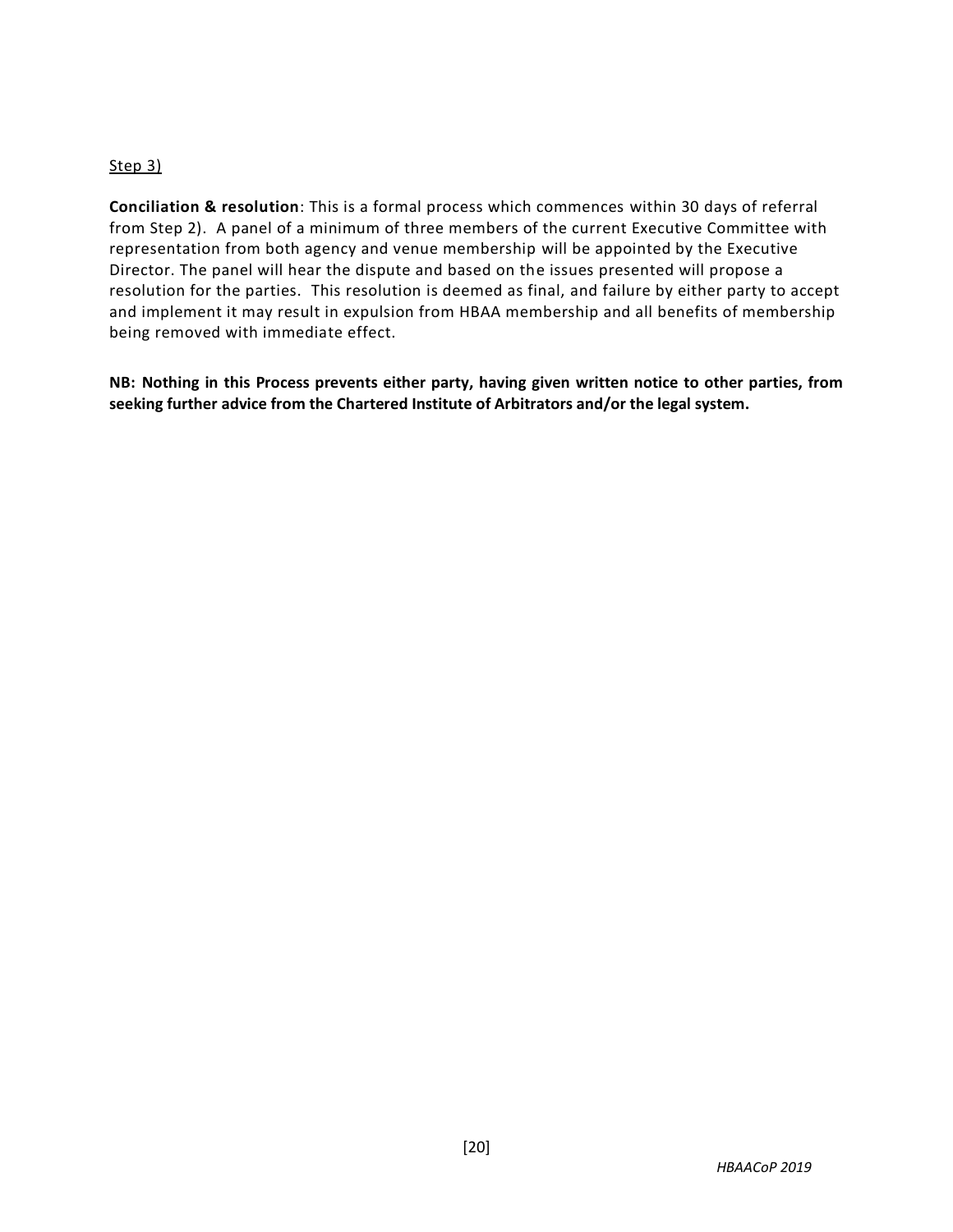#### **HBAA Dispute Resolution Process**

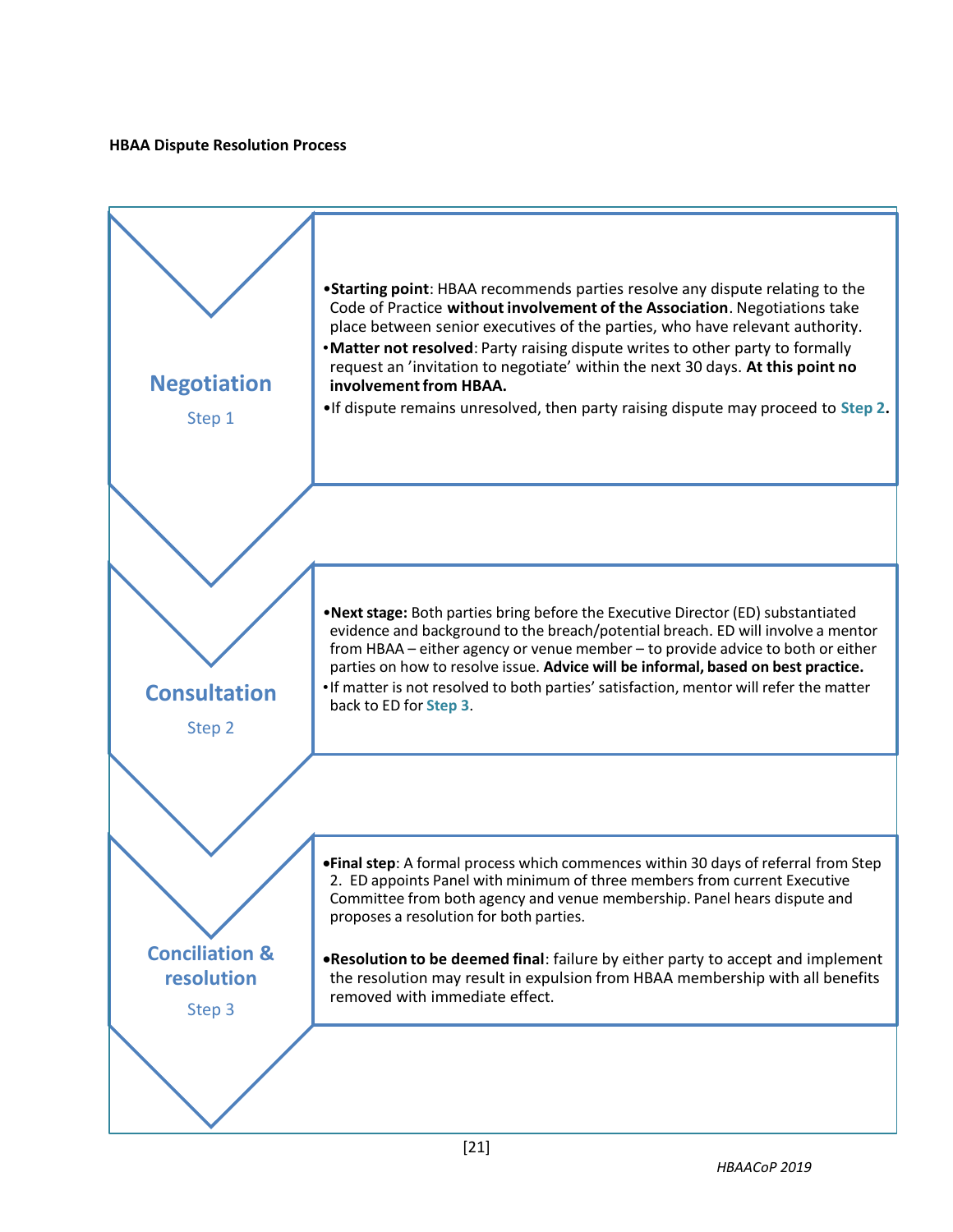Whilst it is understood that different procedures and guiding principles exist across the industry, this is the HBAA's recommended best practice for Agency and Venue Members working together on enquiry handling and option management.

The terminology shown here is commonly used within the industry, with definitions agreed by all members.

#### **Terminology**

**Enquiry or Prospect:** Enquiry only, no space being held.

**Provisional space being held on 1st, joint/shared, 2nd and further options:** Venue to indicate option and decision time frames on higher options.

**Option date: The date specified by the venue until which the option will be held**: It should be clearly communicated if option dates are being used. It is essential that the option status is clearly clarified for agent/client.

- **• 1**<sup>st</sup> **option** = Provisional space being held for one client at any one time.
- **Joint or shared option** = provisional space being held for one or more client/s at the same time
- **2<sup>nd</sup> and subsequent options:** Holding space behind whomever who has 1<sup>st</sup> option, and so on.

**Tentative:** Contract issued to agent/client and awaiting signed return.

**Conversion:** The change of status from a provisional booking to a confirmed/definite/contracted booking.

**Confirmed or Definite or Contracted:** Signed Contract returned, and Terms & Conditions agreed.

**Released:** Business that the agent and venue were holding on a provisional option basis (no matter whether on 1st, joint/shared, 2<sup>nd</sup> or subsequent option), which has been subsequently released by the venue, agent, or client direct.

**On Allocation:** Group accommodation room block held for individual bookings.

**Refused or Denied or Turned Down:** The venue is not able accommodate or accept a booking and has declined the enquiry.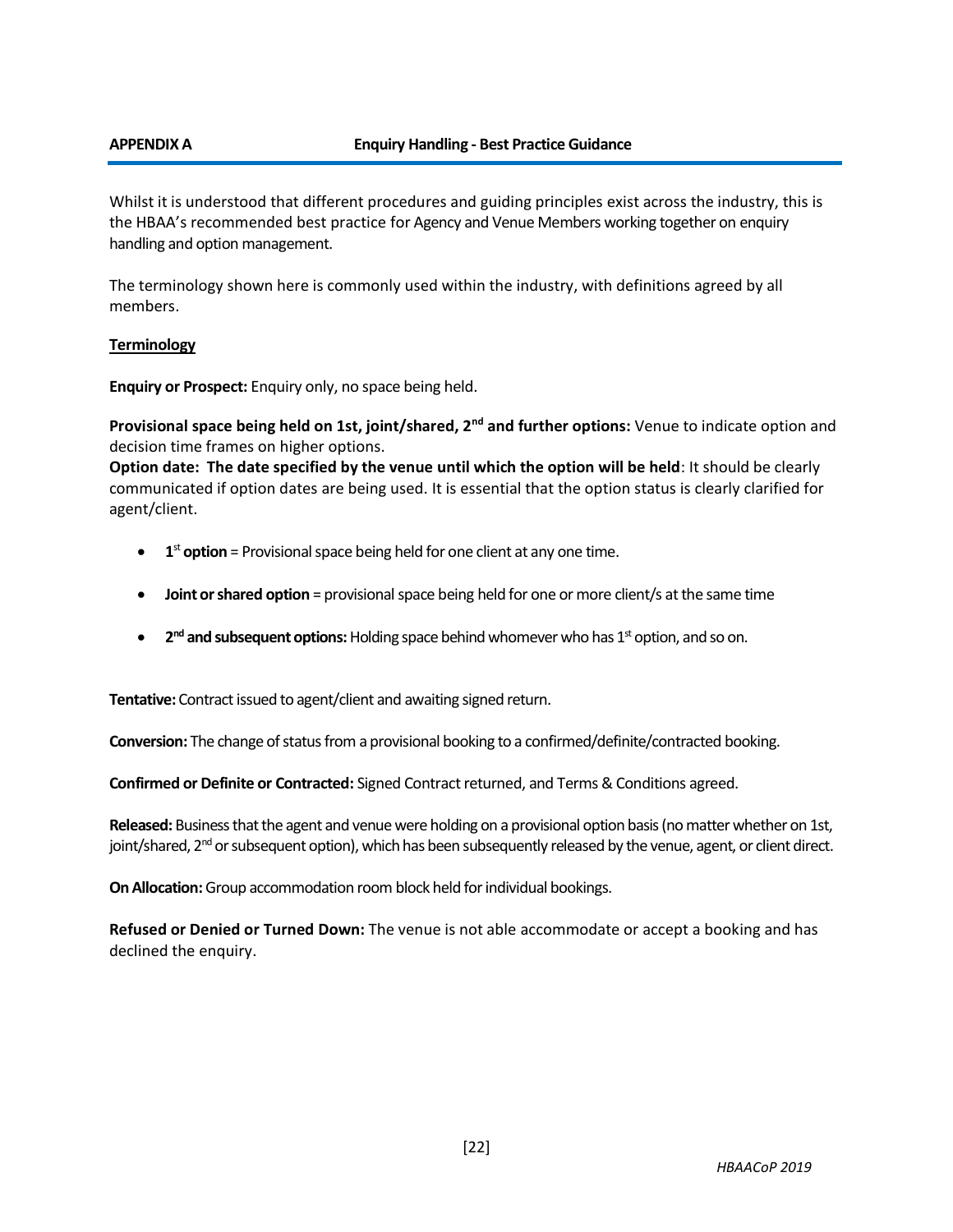**Cancelled:** The client has cancelled a contracted/definite booking, and Terms & Conditions apply.

**Wait List:** Where there is no availability, a wait list is introduced.

**Deadline**: Agreed time scale for a decision to be made.

**Chasing:** Communication between agency/venue/client relating to a booking or availability.

**Multiple Agents**: The same enquiry being received by the venue from multiple agencies.

**Natural daylight**: Windows looking outside the building emitting natural daylight.

**Overnight hold**: Meeting space is blocked overnight and is not used for another client or internal function.

**Exclusive use of meeting space:** No one to conduct site inspections/showrounds into the space, unless otherwise agreed.

**Total exclusive use**: Relates to the areas requested and could mean TOTAL building. No other clients or guests to be allowed in the building even for afternoon tea, drinks at the bar etc. This may exclude the leisure club if the hotel has a private membership*.*

**Site inspections / Showround**: Agent/client visiting venue to view space relevant to their enquiries. Staff to be fully trained in site inspections, ensuring all relevant space is available to view and that the inspection is preferably carried out by the person dealing with the enquiry. The agent/client should be advised in advance if full space/accommodation/relevant area of venue is not available to view and be updated prior to visiting the venue if the situation changes.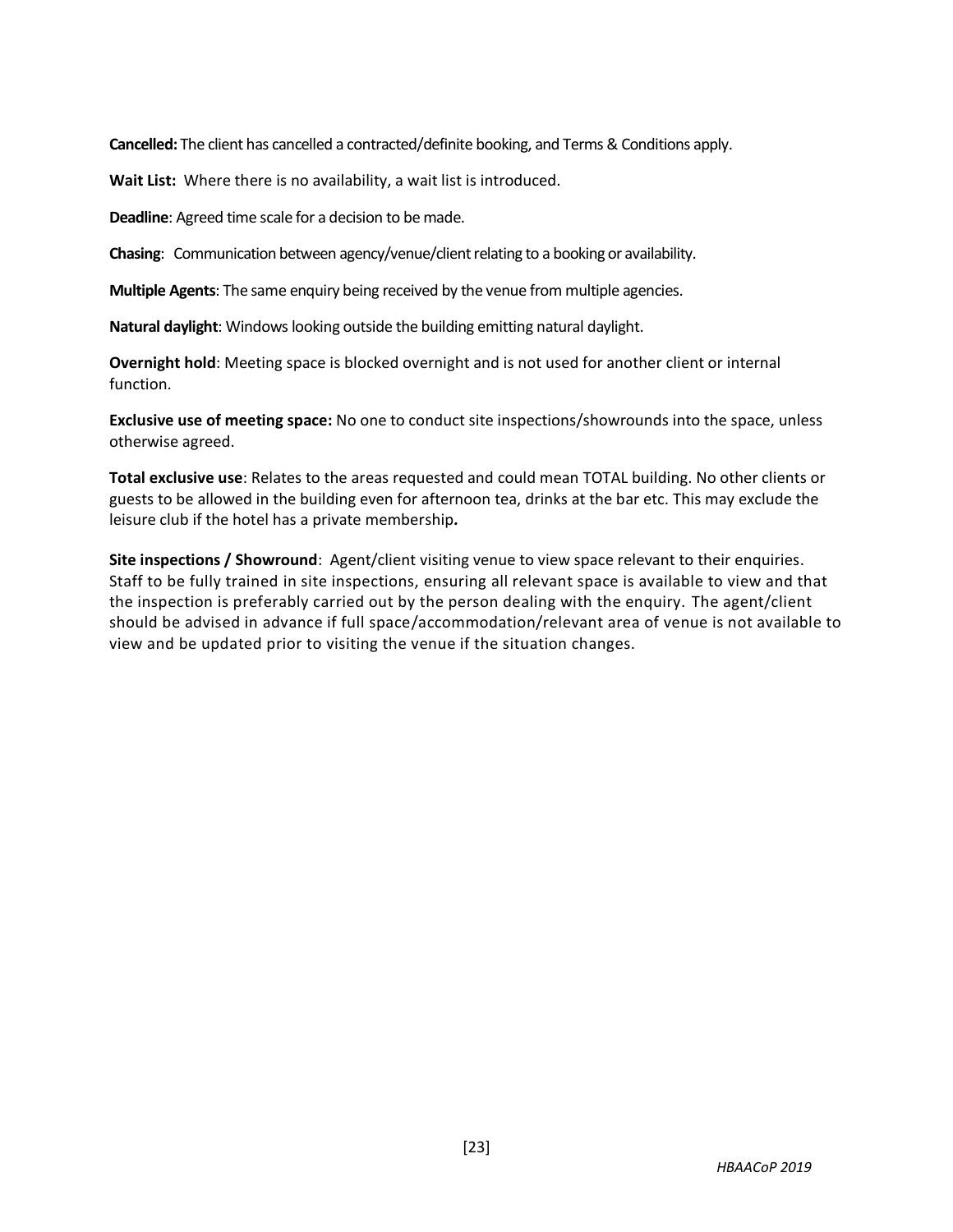#### **MEETINGS, EVENTS & GROUP ACCOMMODATION ENQUIRY HANDLING GUIDLINES**

#### **From the Agency Member's perspective**

- Fully qualify the client brief to ensure correct venue selections are identified and that in the first instance, only suitable venues which meet the criteria are contracted. This ensures that both the agency's and venue's resources are effectively used to work on enquiries which appropriate to that venue.
- Advise the venue of enquiry turn-round/response time.
- Advise the venue of any specific client and/or agency terms and conditions relating to the business when making the enquiry.
- Where appropriate, seek clarification on venues' cancellation policies, minimum numbers and terms, and be responsible for informing their client of same.
- At the time of enquiry, provisional bookings to be made to secure all required facilities.
- Client reference to be given, preferably the company name, so that the venue can check for conflicting business already placed, or to advise if the enquiry has already been received from another source. In the case of commercial sensitivity, the agent should provide industry sector as a minimum.
- It should be established if there is an automatic release date and any option expiry date should be mutually agreed.
- If requested during the enquiry process, advise the venue of the payment method.
- While space is being held, the agent should keep the venue advised of any change of circumstance relating to the booking and share appropriate information to help the venue understand the likelihood of the booking converting.
- Work with the venue to establish option status, management of the option and communication with the client.
- Where appropriate, site inspections should be made within an agreed time frame.
- Provide relevant feedback to venues post site inspections/showrounds.
- Confirm relevant space and send accurate confirmation within the agreed time frame.
- Release other space immediately, explaining why the venue did not win the business, and also where business / booking placed.
- Check with the client to ensure contract has been signed and returned to venue with relevant deposits.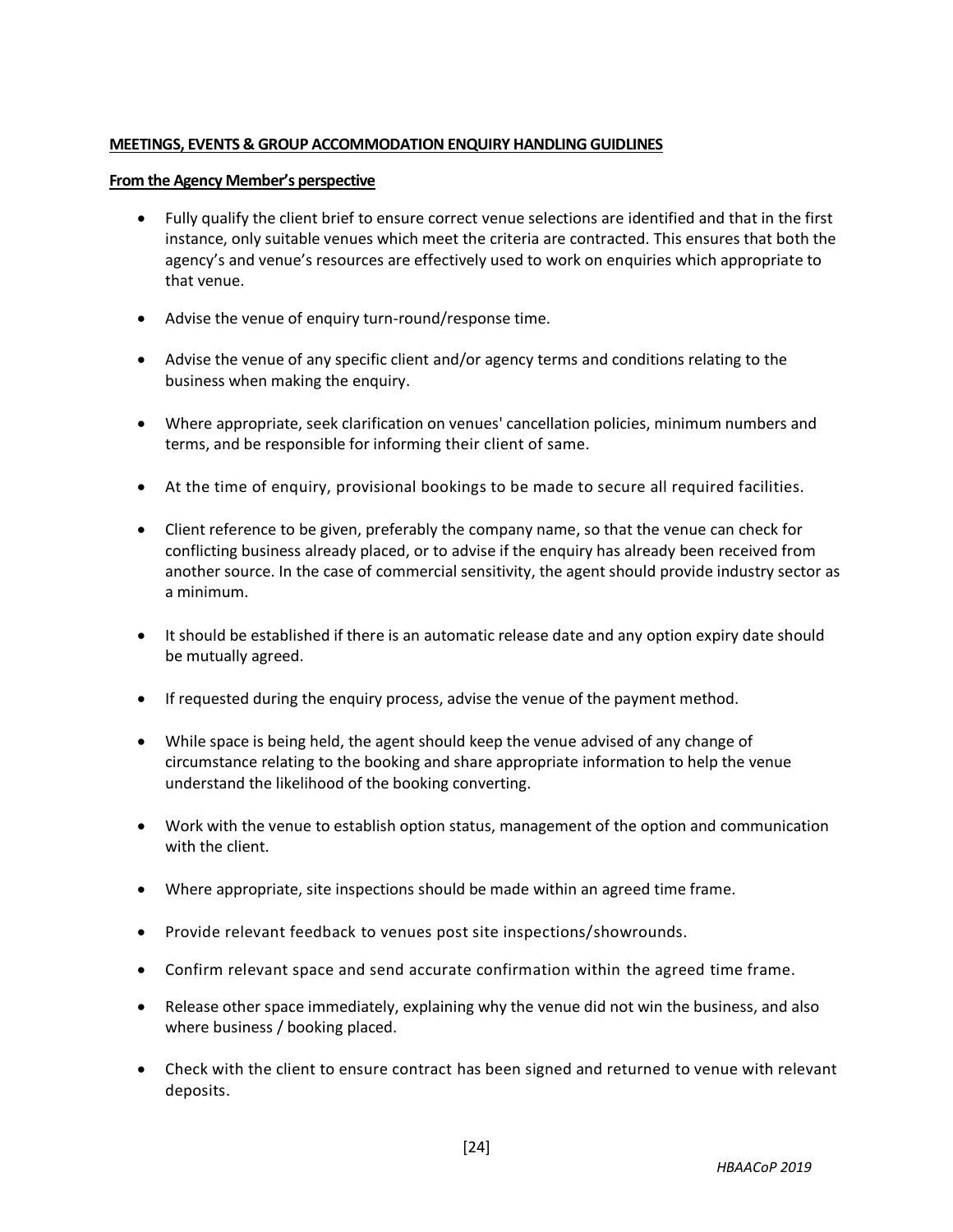#### **MEETINGS, EVENTS & GROUP ACCOMMODATION ENQUIRY HANDLING GUIDLINES**

#### **From the Venue Member's perspective**

- Provide honest and complete information on the space available for the enquiry and its suitability for the booking.
- Offer and hold provisional space on 1st option, joint/shared, 2<sup>nd</sup> or subsequent options where possible. It must be made clear to the agent on which basis the option is offered/held.
- Hold in client name and agent name, with any relevant reference advised.
- Check for competing business within the venue providing information relating to the client's identity has been given by the agent.
- Inform agent if conflicting business does come to the venue after provisional/confirmation.
- Inform all parties immediately if the same piece of business has been received from another source already.
- Space should be considered available until the contract has been signed off and deposits are received by the venue within the agreed timeframe.
- Block the space/accommodation in the relevant diary and property management systems STRAIGHT AWAY.
- If offering an option date, advise the agent in writing.
- Advise the agent of venue booking terms and conditions.
- Inform the agent if the venue will be undergoing any renovation or refurbishment at or around the time of the event.
- Management of options there should always be open dialogue during the enquiry process between venue, agency and client.
- Deadlines should be adhered to by all parties.
- Chases and updates should be made as the business dictates/demands.
- Be flexible wherever possible.
- Be prepared to discuss the venue's terms & conditions and be aware of their meaning, payment policies.
- Issue contracts in a timely fashion, and subsequently chase deposits and signed contract to keep all parties within the stated timeframe.
- Should contract and deposit not come back by the agreed timescale, speak with the agent urgently. Venues reserve the right to release within 24 hours of a deadline.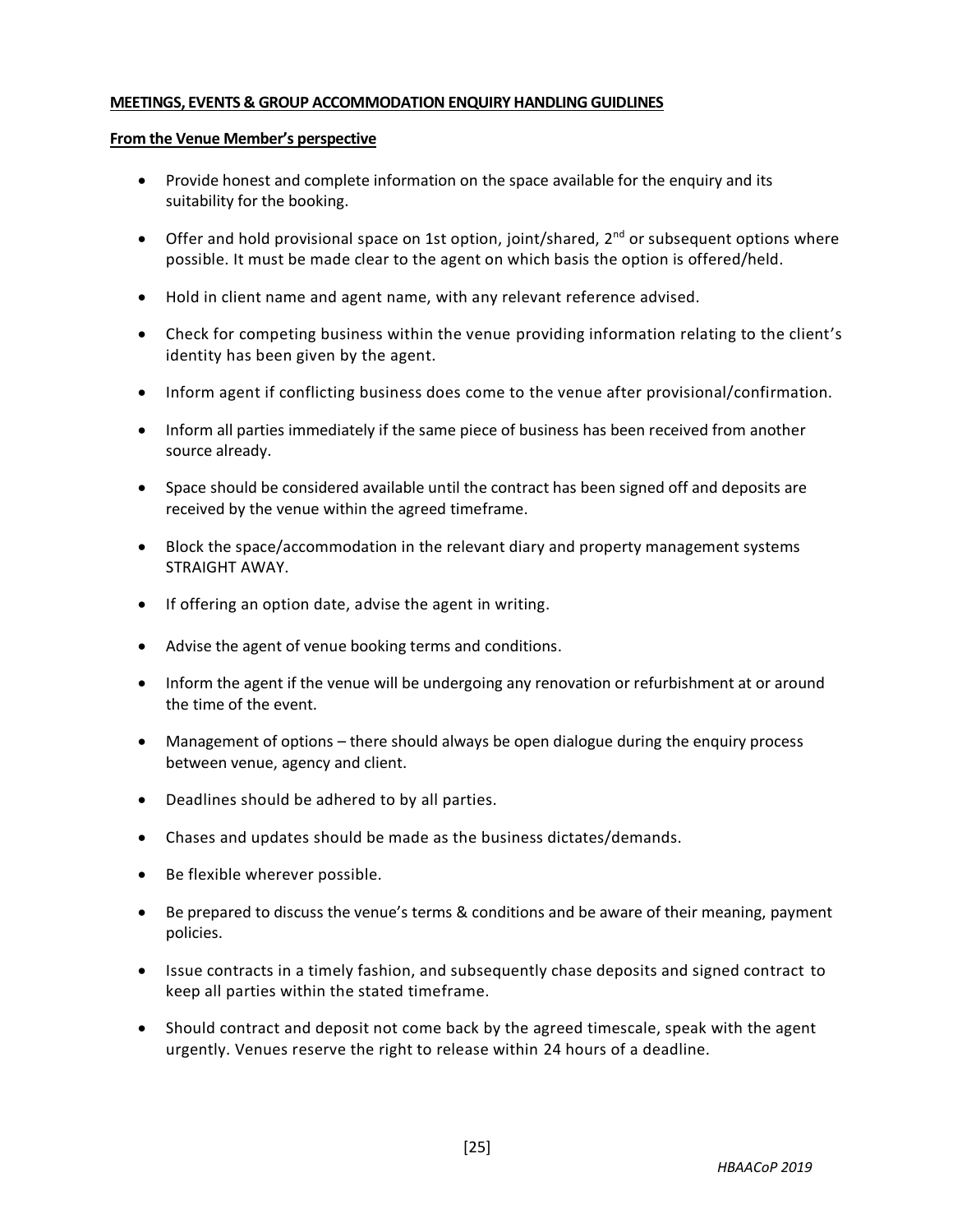#### **GUIDELINE QUESTIONS FOR VENUE MEMBERS DURING ENQUIRY PROCESS WHEN WORKING WITH AGENTS (where no alternative process is in place)**

- **■** The name of the client company/organisation. If commercially sensitive, then reference and industry sector.
- Is there flexibility in the brief and the dates provided?
- What is the budget and preferred brand/style of venue?
- What is the purpose and objective of the event?
- What is the frequency of this event?
- Where has this event been held previously
- Who are the attendees?
- Where are the attendees travelling from?
- Which other destinations/locations being considered?
- Where will the client NOT go/consider?
- How many options will be proposed to the client?
- What other venues are being considered and what rates are they offering?
- Are any other agencies involved?
- Have you secured this business or are you pitching?
- What are the timescales?
- What is the decision date?
- Who is the decision maker?
- Where relevant, when will site inspections be arranged/taking place?
- What is important to the client for this event (deal breakers etc.)?
- What are the timings for the event?
- Is early access required for set-up/preparation?
- Overnight hold?
- Is late access required for breakdown?
- Is overnight accommodation to be contracted or on allocation/freesale?
- How will payment be made?